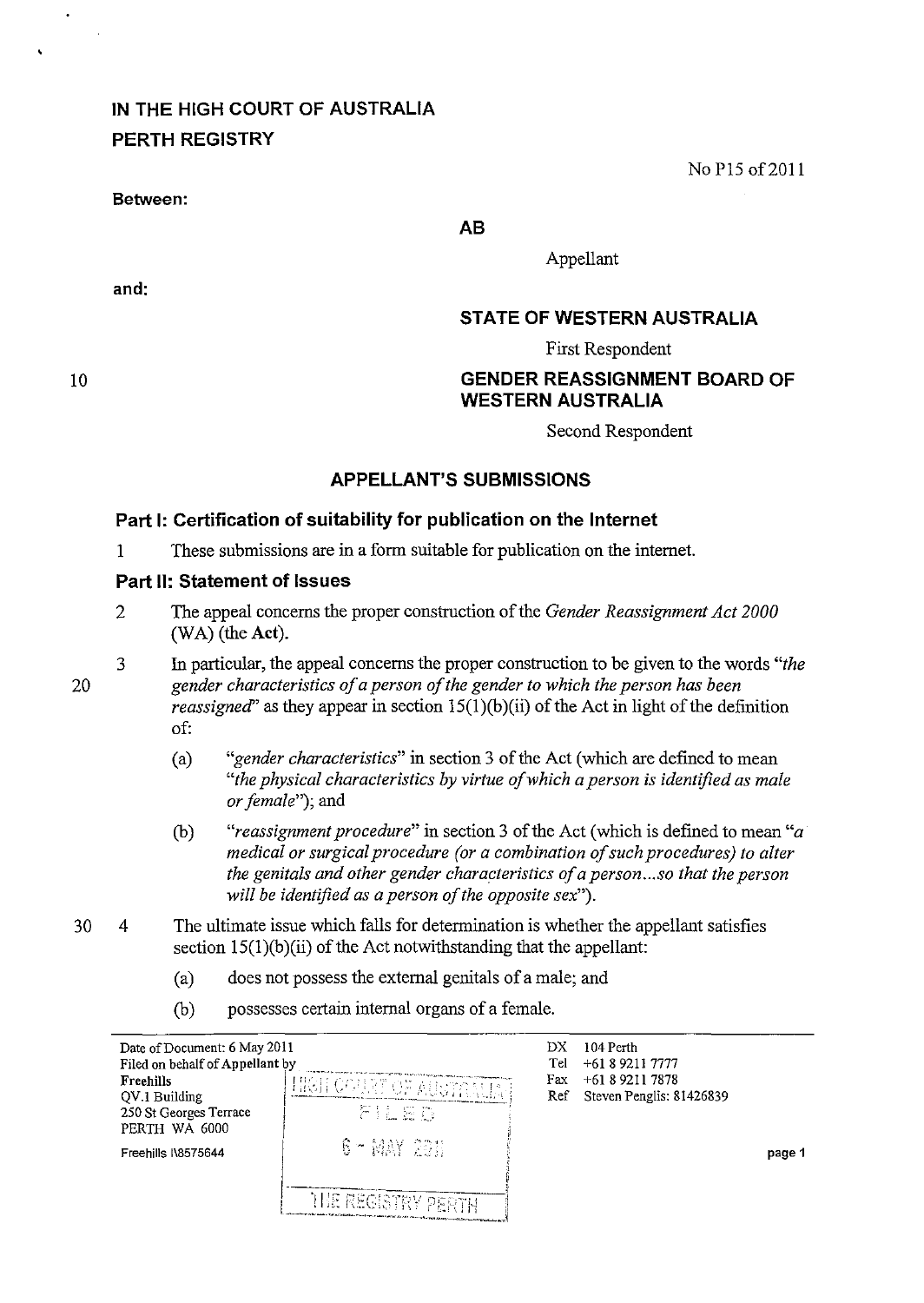- 5 The issues which present themselves for consideration and determination include:
	- 5.1 How is the fact that the Act is a remedial and beneficial enactment to be taken into account when determining theses issues?
	- 5.2 Does the Act require an applicant to satisfy the second respondent (the Board) that the applicant possesses all of the physical characteristics by virtue of which a person is identified as the gender to which the applicant seeks to be reassigned, or only some of them?
	- 5.3 If only some of them, which of them? In particular, does the Act require a female-to-male applicant to possess the external genitals of a male:
		- (a) which can only be achieved by surgery;
		- (b) when such surgery is attended with high risks and low success; and
		- (c) when, as a result, such surgery is not available in Australia?
	- 5.4 Do the *"gender characteristics"* include internal physical characteristics? If so, what are the internal physical characteristics that the Act requires a female-tomale applicant to possess?
	- 5.5 From what perspective is the Board's determination for the purposes of section 15(1)(b)(ii) of the Act to be made and against what criteria?
	- 5.6 Does the appellant satisfy the Act upon its proper construction?

## **Part Ill: Certification as to compliance with section 78B of the Judiciary Act**  20 **1903**

6 The appellant has considered whether any notice should be given in compliance with section 78B of the *Judiciary Act 1903* (Cth) and has concluded that no such notice should be given.

# **Part IV: Citation of judgments below**

7 There are no authorised reports of the reasons for judgment of the State Adruinistrative Tribunal (the SAT) or of the Court of Appeal of Western Australia. The citation of the decision of the SAT is *AB* & *AH and Gender Reassignment Board a/Western Australia* [2009] WASAT 152. The citation for the decision of the Court of Appeal of Western Australia is *The State of Western Australia* v AH [2010] WASCA 172.

# 30 **Part V: Background facts**

- 8 The relevant facts as found by the SAT in its reasons for decision (SAT Reasons) are set out in [3]-[9], [15]-[18] of the judgment of the Chief Justice in the Court of Appeal Reasons. As noted by the Chief Justice, the material facts are not contentious<sup>1</sup>.
- 9 On 29 March 2004 the appellant was diagnosed as having gender identity disorder<sup>2</sup>. The appellant commenced testosterone therapy in May  $2004<sup>3</sup>$ . The testosterone treatment brought about the following changes, namely sore throats and, over time, deepening voice, increased hair growth, increased acne, increased libido, development of a masculine hairline, cessation of menstrual periods, increase in size and depth of

 $\,$  $\lambda$  $\lambda$ 

**<sup>I</sup>See [3]** of the **Court of Appeal Reasons (see AB** 

<sup>2</sup>**See [5]** of the **Court of Appeal Reasons (see AB** 

<sup>3</sup>**See [6]** of the **Court of Appeal Reasons (see AB**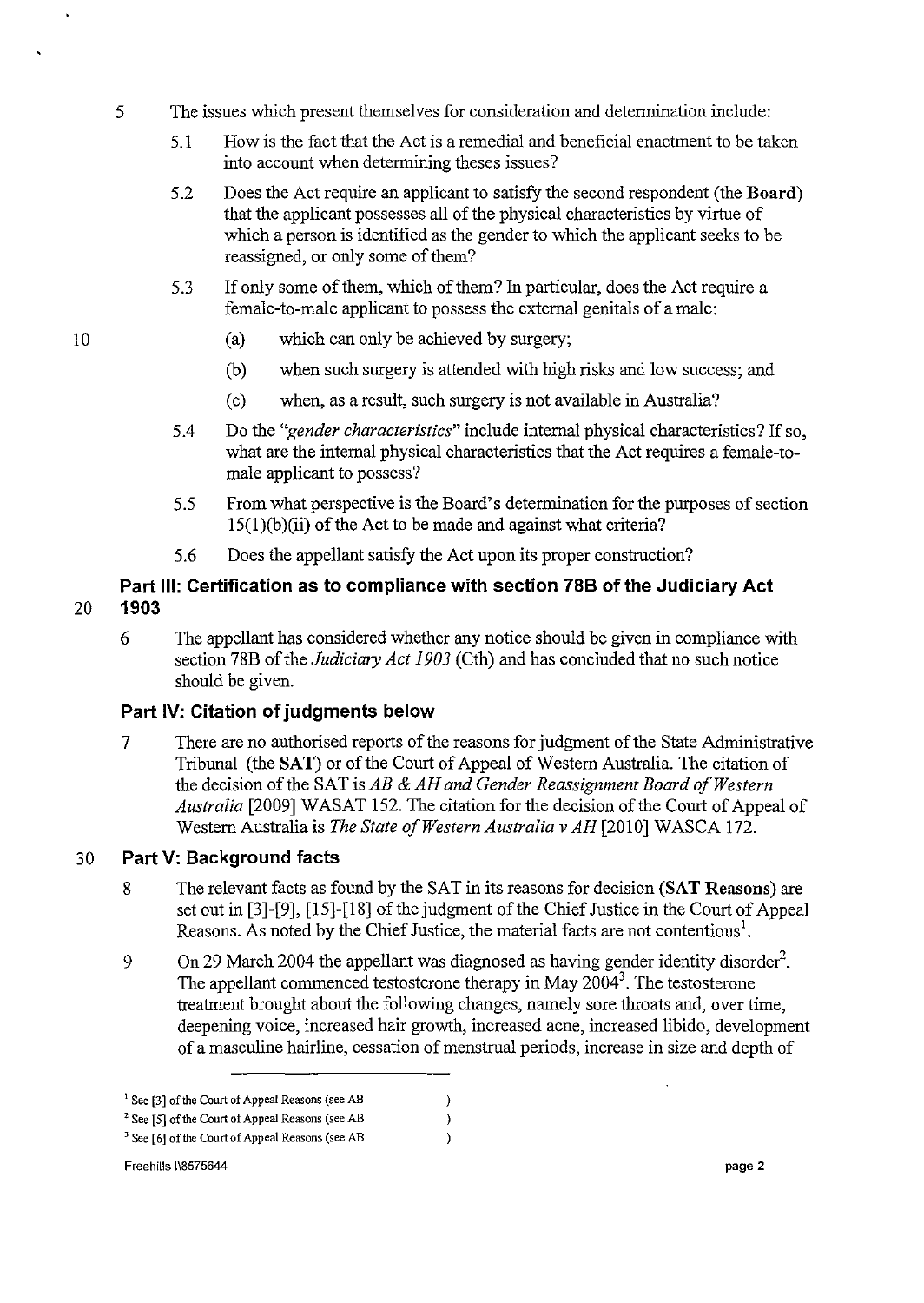the chest, from size 38 business shirt to size 44, redistribution of body fat from the thighs and bottom to the upper hips and stomach, increased strength and muscle development, increased sweat capacity, clitoral growth of approximately one inch and changes to the internal organs, including atrophy of the uterus<sup>4</sup>.

- 10 The appellant underwent a bilateral mastectomy in July 2005<sup>5</sup>.
- 11 The unchallenged medical evidence on the subject of fertility established that:
	- (a) the appellant is infertile and will remain so for as long as he takes testosterone<sup>6</sup>;
	- (b) given that the appellant has been on testosterone therapy since May 2004, his ability to bear children if he were to stop testosterone would be less than 5% in the first year of stopping therapy and less than  $25\%$  in future years<sup>7</sup>; and
	- (c) cessation of testosterone treatment by those who had embarked on such treatment in order to reassign gender from female to male is extremely rare $8$ .
- 12 The unchallenged evidence on the subject of a hysterectomy established that:
	- (a) the appellant has decided against undergoing a hysterectomy at this time because:
		- (l) he is not conscious of his internal organs: his internal organs have no bearing on his identity as a male and cause him no distress;
		- (2) he has suffered adverse effects of surgery in the past and wishes to avoid further surgery if possible;
		- (3) he does not wish to undergo surgery that is not medically necessary;
		- (4) he cannot afford the time off work that would be necessary for the surgery and recovery; and
		- (5) he wishes to retain his internal organs for the purpose of future phalloplasty if technological advances make phalloplasty feasible<sup>9</sup>;
	- (b) hysterectomy is associated with *"significant risk of complications and readmissions*" including haemorrhage and post-operative infection<sup>10</sup>; and
	- (c) having regard to the appellant's medical history, there is no medical reason for him to undergo a hysterectomy<sup>11</sup>.
- 13 The unchallenged evidence on the subject of phalloplasty (ie, surgery to construct external male genitals) established that:
	- (a) phalloplasty is not performed in Australia because of the high risks and lack of success of the surgery<sup>12</sup>:

| <sup>+</sup> See [7] of the Court of Appeal Reasons (see AB  |                                                        |        |
|--------------------------------------------------------------|--------------------------------------------------------|--------|
| <sup>5</sup> See [7] of the Court of Appeal Reasons (see AB  |                                                        |        |
| <sup>6</sup> See [70] of the SAT Reasons (see AB             |                                                        |        |
| <sup>7</sup> See [17] of the Court of Appeal Reasons (see AB |                                                        |        |
| <sup>8</sup> See [18] of the Court of Appeal Reasons (see AB |                                                        |        |
| <sup>9</sup> See [52] of the SAT Reasons (see AB             | ) and [8] – [9] of the Court of Appeal Reasons (see AB |        |
| <sup>10</sup> See [72] of the SAT Reasons (see AB            |                                                        |        |
| <sup>11</sup> See [72] of the SAT Reasons (see AB            |                                                        |        |
| <sup>12</sup> See [135] of the SAT Reasons (see AB           |                                                        |        |
| Freehills I\8575644                                          |                                                        | page 3 |

20

10

 $\ddot{\phantom{0}}$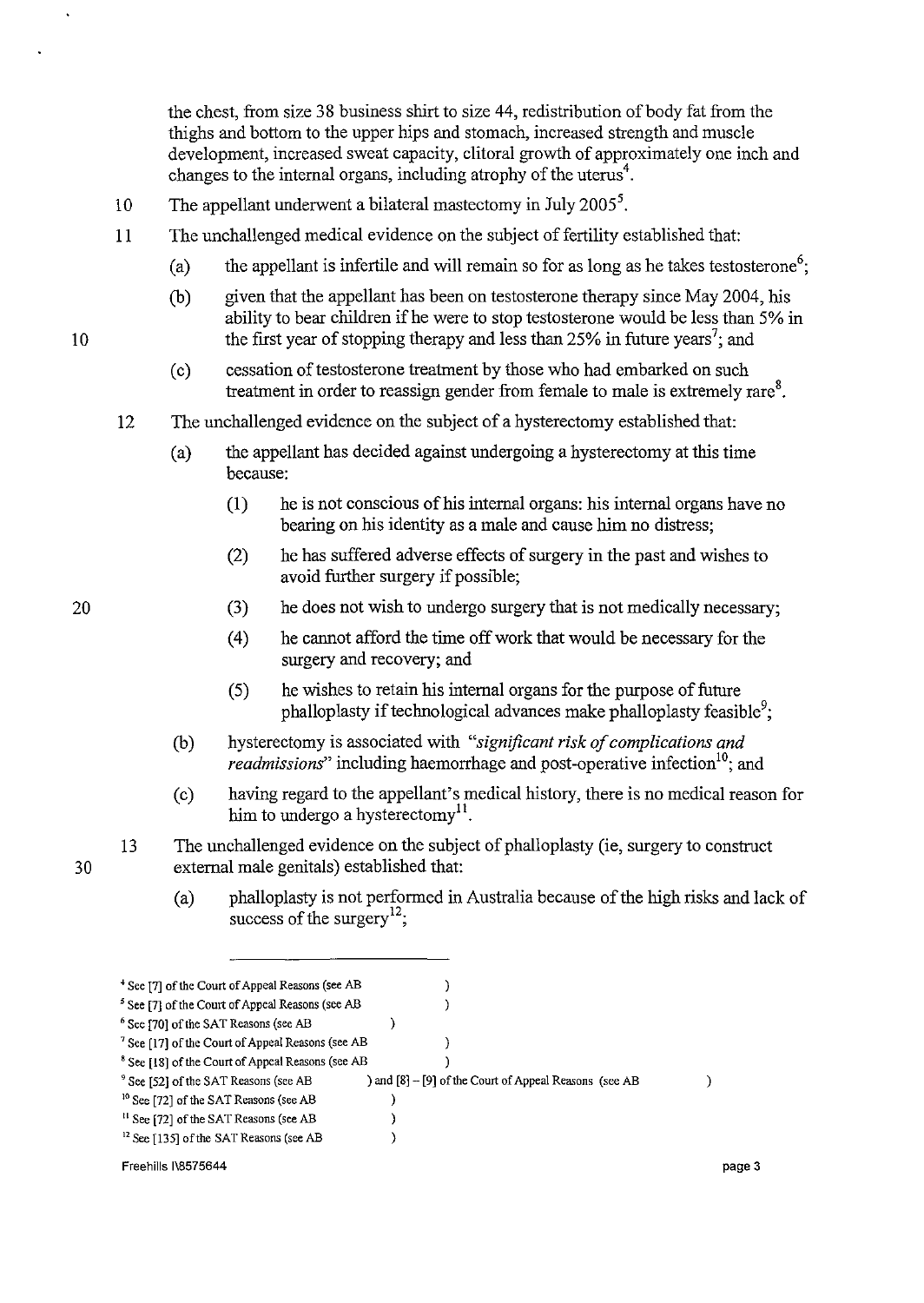- (b) although the appellant considers phalloplasty to be the "ultimate utopia" in his transition from female to male, the appellant does not presently intend to undergo phalloplasty because he has been advised that the procedure carries substantial risks and has limited prospects of success $^{13}$ ; and
- (c) the appellant wishes to retain his internal organs for the purpose of use in future phalloplasty if technological advances make such a procedure feasible<sup>14</sup>.
- 14 In short, the unchallenged evidence was that, save for undergoing a hysterectomy, there is no other medical or surgical procedure available in Australia which the appellant (or anyone in the appellant's position) could undertake. Indeed, such a finding was made by the SAT and has not been challenged by the respondents<sup>15</sup>.
- 15 The appellant's application under the Act for a recognition certificate was first considered by the Board on 16 June 2008. The Board refused the application holding that the appellant:

" ... *cannot be identified as male because he has afemale reproductive system. The fact of having a female reproductive system is inconsistent with being a male. Because*  it is inconsistent with being a male, it is inconsistent with being identified as male<sup>nto</sup>.

- 16 In reaching its conclusion, the Board expressly stated that it *"places no weight on the fact that (the appellant) has not had a surgical procedure to construct a penis*<sup>117</sup>.
- 17 When the appellant applied to the SAT to review the Board's decision, the first respondent intervened. The first respondent contended that the Board's decision was correct as the appellant had not undertaken a hysterectomy and therefore retained a "capacity to bear children<sup>,18</sup>. As noted by the SAT, no point was made by the first respondent before the SAT that the appellant did not satisfy the requirements for a gender reassignment because the appellant had not (successfully) undertaken *"a surgical procedure to construct a penis*<sup>19</sup>.
	- 18 The SAT ordered the Board's decision to be set aside, granted the application for a recognition certificate and directed the Board to issue a certificate to the appellant<sup>20</sup>.
	- 19 The first respondent then sought leave to appeal to the Western Australian Supreme Court. That leave was granted and the matter referred to the Western Australian Court of Appeal for determination.
	- 20 The first respondent's sole ground of appeal was that:

*"The Tribunal erred in law in finding that the Respondent satisfied the requirement of section J5(J)(b)(ii) of the Gender Reassignment Act 2000 (WA) that the Respondent have the gender characteristics of a male, despite its finding at [140J that the possibility of the First Respondent becoming pregnant* if *the First Respondent ceased testosterone treatment in the future could not be entirely excluded and that the First* 

| <sup>13</sup> See [53] of the SAT Reasons (see AB                                                  | ) and [9] of the Court of Appeal Reasons (see AB                    |        |  |
|----------------------------------------------------------------------------------------------------|---------------------------------------------------------------------|--------|--|
| <sup>14</sup> See [53] of the SAT Reasons (see AB                                                  | ) and [9] of the Court of Appeal Reasons (see AB                    |        |  |
| <sup>15</sup> See [142] of the SAT Reasons (see AB                                                 |                                                                     |        |  |
| <sup>16</sup> See page 4 of the second respondent's reasons for decision (Board's Reasons) (see AB |                                                                     |        |  |
| <sup>17</sup> See page 5 of the Board's Reasons (see AB                                            |                                                                     |        |  |
| <sup>18</sup> See [90]-[91] of the SAT Reasons (see AB                                             | ) and [111], [119] and [173] of the Court of Appeal Reasons (see AB |        |  |
| <sup>19</sup> See [134] of the SAT Reasons (see AB                                                 |                                                                     |        |  |
| <sup>20</sup> See [145] of the SAT Reasons (see AB                                                 |                                                                     |        |  |
| Freehills I\8575644                                                                                |                                                                     | page 4 |  |

20

10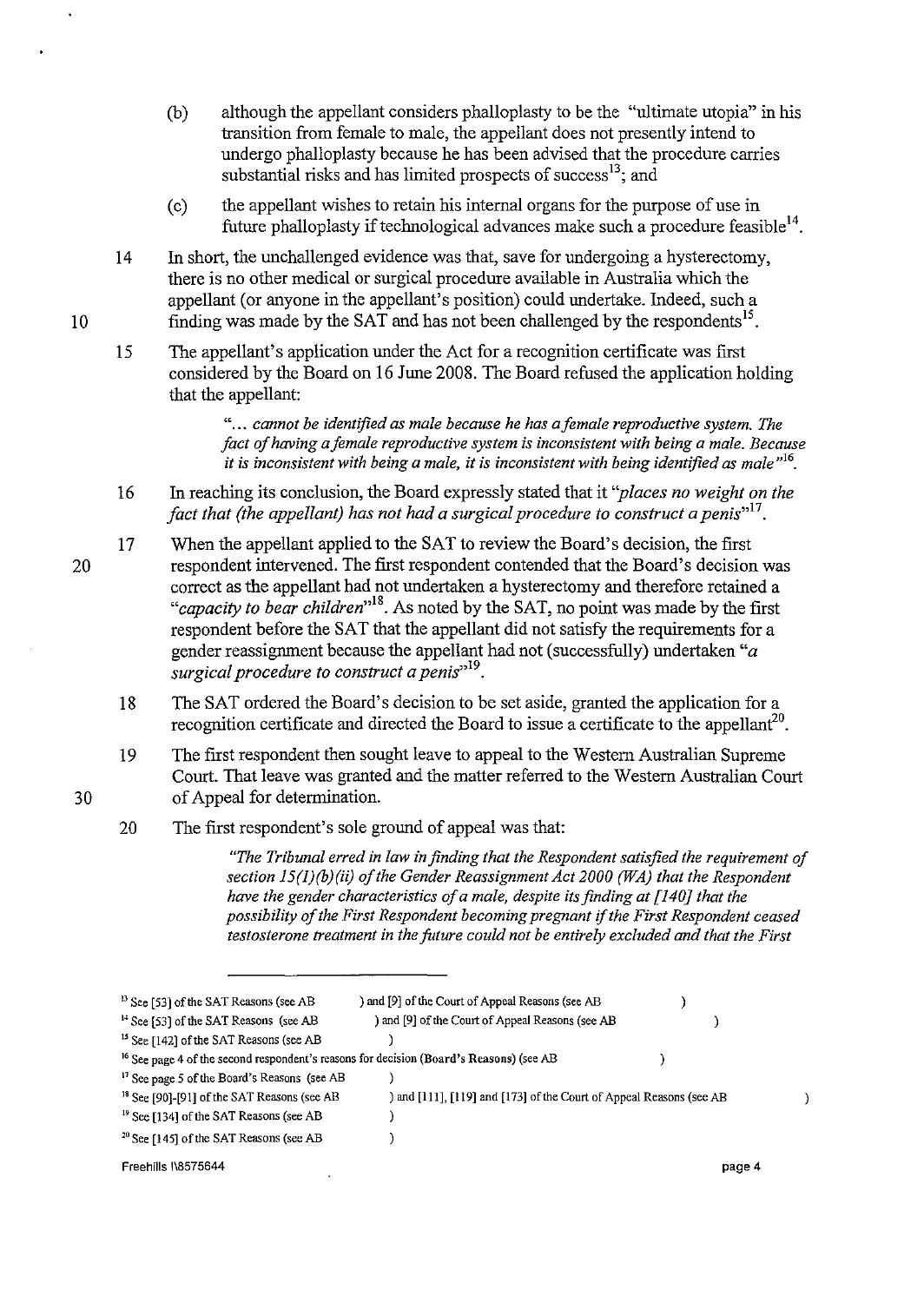*Respondent could not be said to be permanently infertile with absolute certainty. The Tribunal should have found that the retention of the capacity to bear a child* is *inconsistent with the gender characteristics of a male and consequently a recognition certificate could not be granted*<sup>121</sup>.

21 The absence of external male genitals only became an issue when, at the commencement of the hearing of the appeal, the Chief Justice of Western Australia said to Senior Counsel representing the first respondent:

> *"The point that I would want to emerge* - *I would want the court to be able to consider whether the existence of both external and internal genitalia, irrespective of capacity to bear children* - *that* is *those genitalia that would ordinarily be associated*  by members of the community with membership of the female gender – whether that of *itself is sufficient [to prevent the appellant from qualifying for a gender reassignment] irrespective of functionality*<sup>122</sup>.

22 The first respondent amended its grounds of appeal accordingly<sup>23</sup>, and it is that ground (and only that ground) that was upheld by a majority of the Court of Appeal, holding that the appellant did not *"ha(ve) the gender characteristics of a person of the (male) gender"* within the meaning of the Act as the appellant had not successfully undertaken surgery (not available in Australia) to construct external male genitals and possessed the internal genitals of a female<sup>24</sup>.

#### 20 **Part VI: Argument**

#### **Summary of appellant's submissions**

- 23 Of the issues identified in [5] above, the appellant's submissions are as follows:
	- 23.1 The fact that the Act is a remedial and beneficial enactment means that it is to be given *"afair, large and liberaf'* interpretation rather than one which is *"literal or technicar<sup>25</sup> .* The majority of the Court of Appeal erred in holding the fact that Parliament may have determined that value judgments are to be made, involving questions of fact and degree, as to the gender with which a particular applicant is to be identified, causes section 18 of the *Interpretation Act 1984* (WA) (the **Interpretation Act**) and the cases referred to at [36] below to be "*of no assistance*"<sup>26</sup>.
	- 23.2 The Act does not require a person to possess all of the gender characteristics of the gender to which they seek to be reassigned, nor does it require them to possess none of the gender characteristics of the gender from which they seek to be reassigned. What the Act requires is that the applicant possess sufficient of the gender characteristics of the gender to which they seek to be reassigned so as to satisfy the identification test provided by section  $15(1)(b)(ii)$  of the Act and the definition of *"gender characteristics".*
	- 23.3 It is neither possible nor desirable to articulate which particular characteristics an applicant must possess as each case will turn on its own facts. However, the

 $\mathcal{E}$ 

 $\mathcal{L}$ 

 $\mathcal{E}$  $\lambda$   $\mathcal{E}$ 

Freehills 1\8575644 **pageS** 

30

**<sup>21</sup> See First Respondent's Amended Notice of Appeal dated 7 September 2009 (see AB** 

<sup>&</sup>lt;sup>22</sup> See transcript from the Court of Appeal proceeding on 2 March 2010 at T:9 (see AB

<sup>&</sup>lt;sup>23</sup> See First Respondent's amended grounds of appeal dated 3 March 2010 (see AB

<sup>&</sup>lt;sup>24</sup> See transcript from the Court of Appeal proceeding on 2 September 2010 (see AB

<sup>&</sup>lt;sup>25</sup> See *IW v City of Perth* (1997) 191 CLR 1 at [12]

**<sup>26</sup> See [1051** of the **Court of Appeal Reasons (see AB**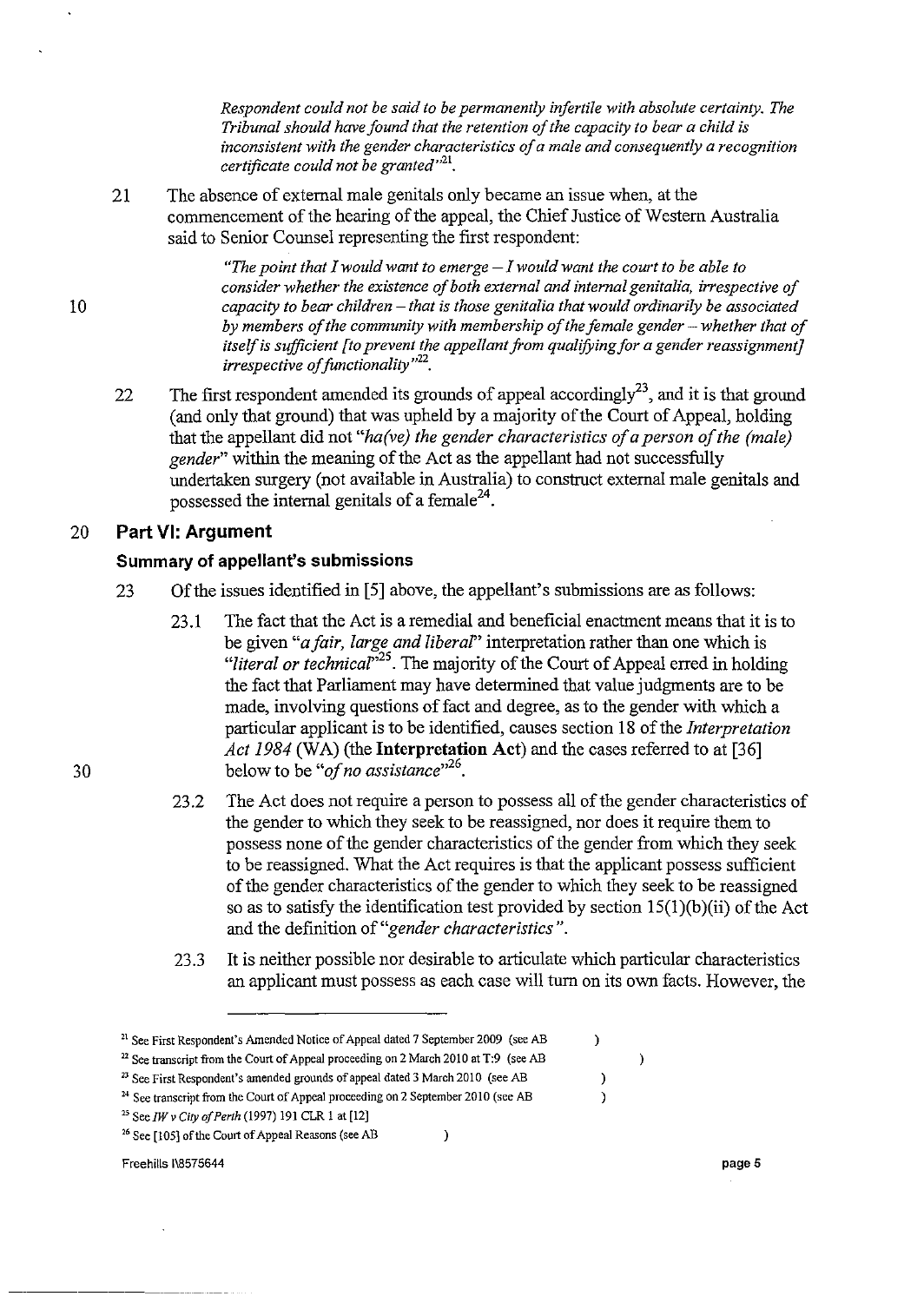Act does not require a female-to-male applicant to possess the external genitals of a male in order to satisfy section  $15(1)(b)(ii)$  of the Act.

- 23.4 The *"gender characteristics"* are confmed to external physical characteristics: they do not include internal characteristics.
- 23.5 The determination is to be made from the perspective of the hypothetical ordinary reasonable member of the community who is informed of the relevant facts and circumstances including the remedial and beneficial purpose of the Act.
- 23.6 The appellant has done everything medically available in Australia, other than having a hysterectomy, to alter his genitals and other gender characteristics so as to be identified as male. Because the Act should not be construed so as to apply to internal physical characteristics, the fact that the appellant maintains the internal reproductive organs of a female is irrelevant, alternatively is not of itself sufficient (having regard to all of the other physical characteristics of the appellant) to cause a conclusion to be reached that the appellant does not satisfy the Act.

#### **The Act**

10

20

- 24 The Board is established by section 5(1) of the Act. By section 5(2) of the Act, the functions of the Board are to receive and determine applications for recognition certificates and to issue recognition certificates in suitable cases.
- 25 **In** addition to the president of the Board appointed pursuant to section 6 of the Act, the Governor may appoint not more than 5 other persons as members of the Board<sup>27</sup>. The other members of the Board are to include a:
	- (a) medical practitioner;
	- (b) person who has undergone a reassignment procedure; and
	- (c) person with experience in equal opportunity matters.
- 26 The Board must not be constituted by less than 3 members<sup>28</sup>.
- 27 Section 14(1) of the Act provides that where a person has undergone a reassignment procedure, application may be made to the Board in accordance with that section for the issue of a recognition certificate.
- 28 The terms *"reassignment procedure"* and *"gender characteristics"* are defined by section 3 of the Act in the manner set out in [3] above.
- 29 By section 15(1) of the Act, where an application under section 14 relates to an adult, the Board may issue a recognition certificate if:
	- (a) (1) the reassignment procedure was carried out in Western Australia; and/or
		- (2) the applicant's birth is registered in Western Australia; and/or
		- (3) the applicant is a resident of Western Australia and has been so resident for not less than 12 months;

**<sup>17</sup> See section 7** of the **Act** 

**<sup>1&</sup>amp; See section 8(2)** of the **Act** 

Freehills 1\8575644 **page 6**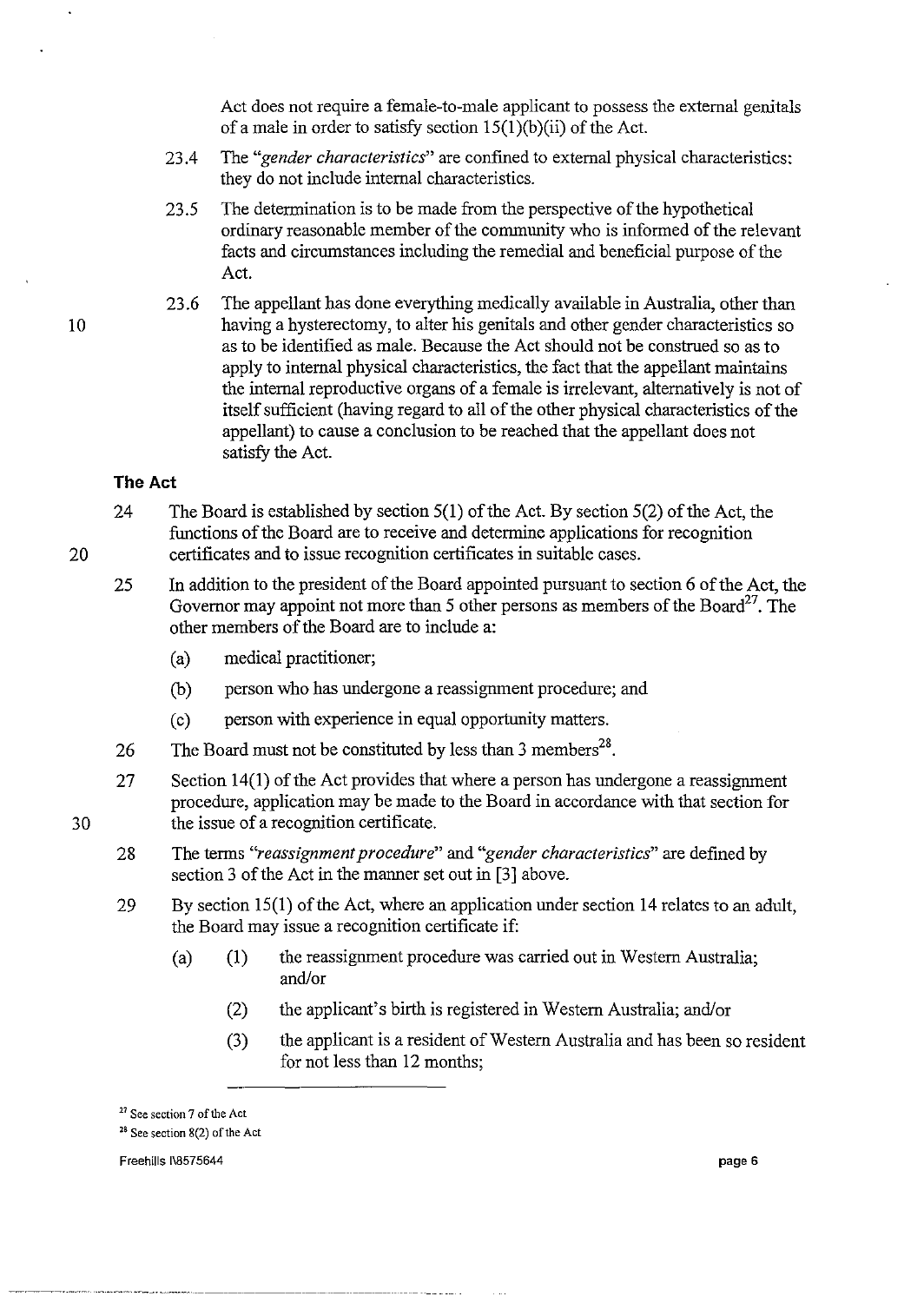**and** 

- Cb) the Board is satisfied that the applicant:
	- (1) believes that his or her true gender is the gender to which the person has been reassigned; and
	- (2) has adopted the lifestyle and has the gender characteristics of the person of the gender to which the person has been reassigned; and
	- (3) has received proper counselling in relation to his or her gender identity.
- 30 By section 16 of the Act, a recognition certificate is conclusive evidence that the person to whom it refers has undergone a reassigmnent procedure and is of the sex stated in the certificate.
- 31 By section 17 of the Act, if a recognition certificate relating to the person whose birth is registered in Western Australia is produced to the Registrar for Births, Deaths and Marriages, the Registrar must register the reassigmnent of gender and make such other entries and alterations on any register or index kept by the Registrar as may be necessary in view of the reassigmnent.
- 32 By section 18 of the Act, after the reassigmnent of gender is registered by the Registrar and the register has been altered accordingly, a birth certificate issued by the Registrar for the person must, unless otherwise requested by the person or permitted by the regulations, show the person's sex in accordance with the register as altered.
- 20 33 By Schedule 2 to the Act, extensive amendments were made to the *Equal Opportunity*  Act 1984 (WA) **(EO Act)**. Generally speaking, those amendments made it unlawful to discriminate against a *"gender reassigned person on gender history grounds"* in certain circumstances $29$ .
	- 34 By section 4 of Schedule 2 to the Act, section 4(1) of the EO Act was amended to include the following definition: *"'Gender Reassigned Person' means a person who has been issued with a recognition certificate under the Gender Reassignment Act 2000 or a certificate which is an equivalent certificate for the purposes of that Act".*
- 35 By section 5 of Schedule 2 to the Act, section 35AA of the EO Act was inserted which, inter alia, provides that "[f] or the purposes of this Part, a person has a gender *30 history* if *the person identifies as a member o/the opposite sex by living, or seeking to live, as a member of the opposite sex".* The term *"opposite sex"* is defined by the same section to mean *"a sex of which the person was not a member at birth".*

#### **The proper approach to statutory interpretation**

- 36 The proper approach to statutory interpretation has recently been expressed in the following ways:
	- (a) *"[t]he construction* ... *begins with the ordinary and grammatical sense of the words having regard to their context and legislative purpose*<sup>30</sup>;
	- Cb) "... *the context, general purpose and policy of the statutory provision may be the surest guides to construction*<sup>31</sup>;

**<sup>29</sup> See section 35AB** of the **EO Act** 

**<sup>30</sup> See** *Minister for Immigration and Citizenship* **v** *SZlGV* **&** *Anor* **(2009) 238 CLR 642 (SZJGV) at [5] per French** *Cl* **and Bell J**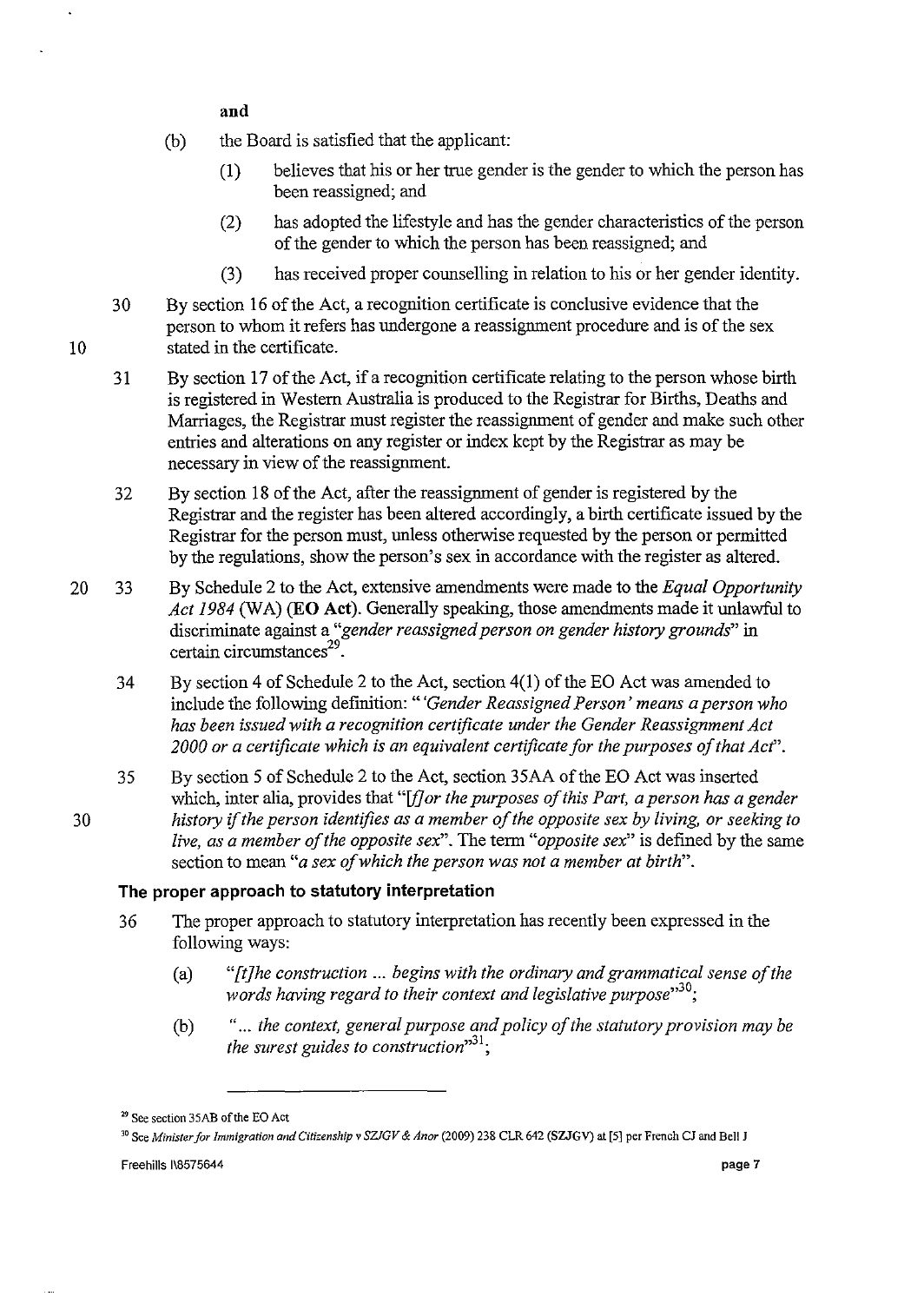- (c) words may be susceptible of a construction other than a literal construction when *"read in their context and with proper attention to the purposes of the statute as a whole*<sup>132</sup>; and
- (d) a construction of a section to avoid a result which would be *"irrational"* may properly encompass a departure from the literal or natural and ordinary meaning of the text<sup>33</sup>.
- 37 As to the proper use of extrinsic materials, it is acknowledged that it is *"erroneous to look at extrinsic materials before exhausting the application of the ordinary rules of statutory construction"* and that whilst *"resort to the extrinsic materials may be warranted to ascertain (the context and objective of an enactment)* ... *that objective cannot be equated with the statutory intention as revealed by the terms of the subdivision,,34.*

#### **Remedial/beneficial legislation**

38 *InIWv The City of Perth* (1997) 191 CLR 1, Brennan CJ and McHugh J observed (at 12):

> *"The injunction contained in s18 of the Interpretation Act is reinforced by the rule of construction that beneficial and remedial legislation* ... *is to be given a liberal construction. It is to be given "afair, large and liberal" interpretation rather than one which is "literal or technical* ". *Nevertheless, the task remains one of statutory construction. Although a provision of the Act must be given a literal and beneficial construction, a court or tribunal is not at liberty to give it a construction that is unreasonable or unnaturaf'* (footnotes omitted).

- 39 The objective of the Act, and the fact that it is remedial or beneficial legislation, is manifest from its long title (ie, *"An Act to allow the reassignment of gender* ... *amend the Equal Opportunity Act* 1984 *to promote equality of opportunity, and provide remedies in respect of discrimination, on gender history grounds in certain cases ...* ") and from a simple reading of the Act.
- 40 If more is required, it is permissible to have regard to the then Attorney General of Western Australia's second reading speech on the Bill in order to determine the context and objective of the Act, both by reason of section 19 of the Interpretation Act and at common  $law^{35}$ .
- 41 As stated by Buss  $JA^{36}$ , this statement of legislative purpose, in the context of the Act as a whole, indicates that it is a remedial or beneficial enactment and thus ought be given a liberal interpretation so as to give the fullest relief which the fair meaning of the language will allow.

 $\mathcal{E}$ 

**36 At [182]** of the **Court of Appeal Reasons (see AB** 

Freehills 1\8575644 page 8

20

30

**<sup>31</sup>See** *SZJGV* **at [47] per Crennan and Kiefel JJ (applying** *Commissioner for Railways (NSW)* **v** *Agalianos* **(1955) 92 CLR 390 at 397 per Dixon** *Cl* **as referred to in** *Project Blue Sky inc* **v** *Australian Broadcasting Authority* **(1998) 194 CLR 355 at [69] per McHugh. Gummow, Kirby and Hayne J1)** 

**<sup>12</sup>SZJG V at [20] per Hayne J** 

**<sup>33</sup> SZJGVat [9] per French** *Cl* **and Bell J applying** *CIC Insurance Lld v Bankstown Football Club Lld* **(1997) 187 CLR 284 at 408** 

*<sup>34</sup> Saeed* **v** *Minister for Immigration and Citi=enship* **(2010) 241 CLR 252 at [33]-[34] (per French** *Cl,* **Gummow, Hayne, Crcnnan and Kiefel JJ) (applying** *Catlow* **v** *ACCident Compensation Commission* **(1989) 167 CLR 543 at 550 per Brennan and Gaudron JJ)** 

*<sup>)</sup>S* **See also** *Saeed* **(ibid) and** *CIC Insurance Ltd* **v** *Bankstown Football Club Ltd* **[1997] 187 CLR 384 at 408. The relevant part** of the **second reading speech is set out at [181]** of the **Court of Appeal Reasons (see AB )**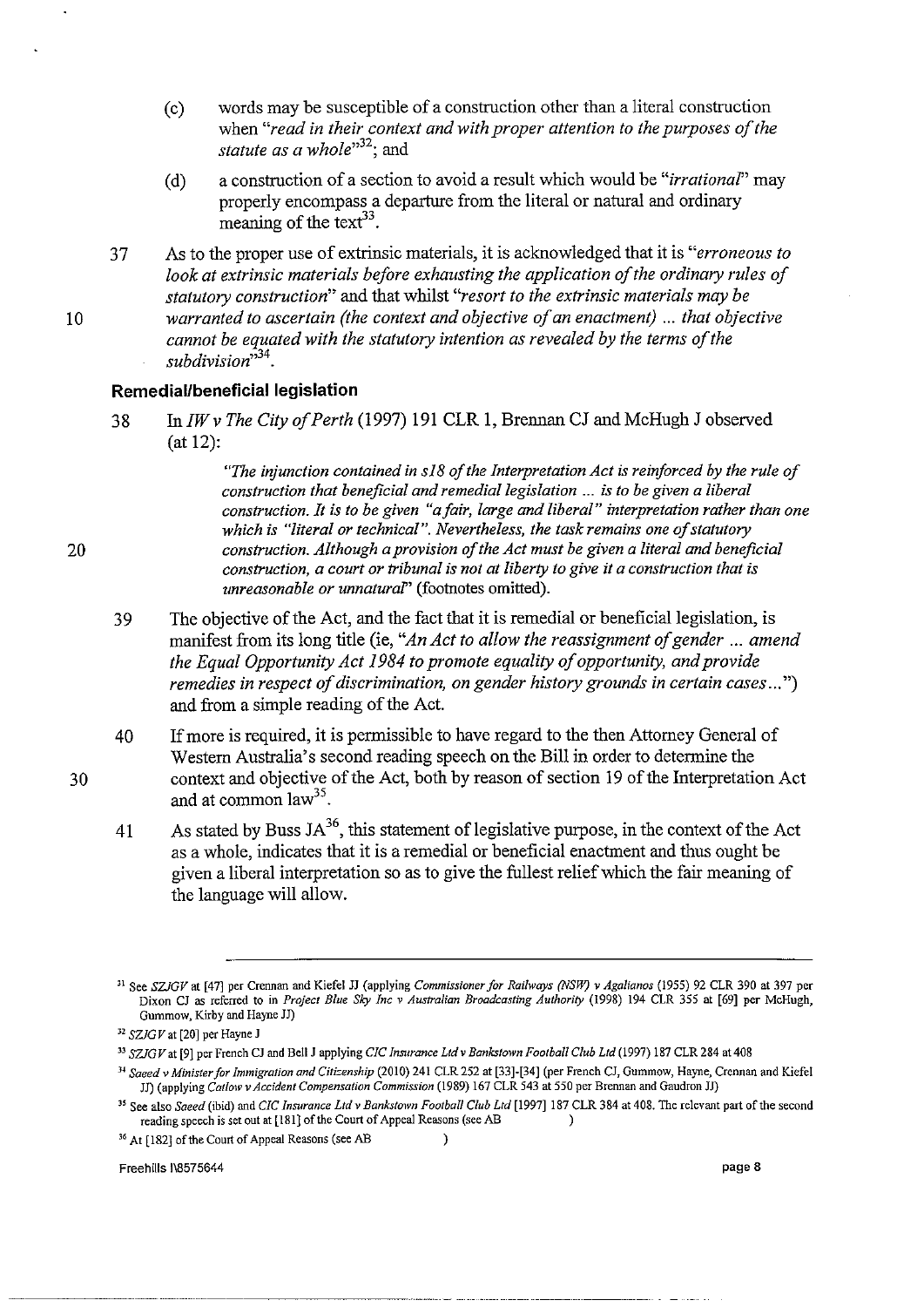- 42 It is submitted that the majority of the Court of Appeal erred as to the proper application of this principle<sup>37</sup>. The fact that Parliament may have determined that value judgments are to be made, involving questions of fact and degree, as to the gender with which a particular applicant is to be identified, does not cause section 18 of the Interpretation Act and the cases referred to at [36] above to be *"ofno assistance".* An important distinction needs to be drawn between the exercise of construing an Act and the separate and subsequent exercise of applying the Act in accordance with its proper construction. The fact that the latter exercise may involve the application of a value judgment does not exclude the operation of section 18 of the Interpretation Act and the cases referred to at [36] above from applying to the initial construction question.
- 43 The approach taken by Buss  $JA^{38}$  is to be preferred to the approach of the majority.

## **Specific observations about the Act**

- 44 The appellant makes the following observations with respect to the Act:
	- (a) with respect to the definition of *"reassignment procedure":* 
		- (1) it contemplates that the procedure to be undertaken for the purpose specified may be a *"medica?'* procedure, a *"surgica?'* procedure or a combination of both procedures. The Act thus expressly contemplates that a *"reassignment procedure"* may not involve surgery;
		- (2) the nature of the relevant procedure(s) is *"to alter the genitals and other gender characteristics"* of the applicant (ie to alter the genitals and other physical characteristics by virtue of which a person is identified as male or female). Moreover, it requires *"other",* not all other, gender characteristics to be altered; and
		- (3) the purpose of the relevant procedure(s) is *"so that the (applicant) will be identijied as a person of the opposite sex";*
	- (b) with respect to the definition of *"gender characteristics":* 
		- (1) the *"characteristics"* are qualified by the use of the word *''physica?';*  and
		- (2) the *"characteristics"* are not those "of' a male or female, but are those *"by virtue of which a person* is *identijiecf'* as male or female;
	- ( c) where the word *"identijiecf'* is used in the definitions of *"gender characteristics"* and *"reassignment procedure",* the Act does not expressly provide an answer to the question "identified by whom?" or state against what criterion the determination is to be undertaken; and
	- (d) the protections afforded by the extensive amendments to the EO Act *"on gender history grounds"* are only available to persons to whom a recognition certificate has issued (or persons who hold an equivalent certificate issued in another State or Territory).

 $\,$  )

 $\mathcal{E}$ 

Freehills 118575644 **page 9** 

30

20

**<sup>31</sup> See [105] ofthe Court of Appeal Reasons (see AB 38 At [176]-[182]** of the **Court of Appeal Reasons (see AB**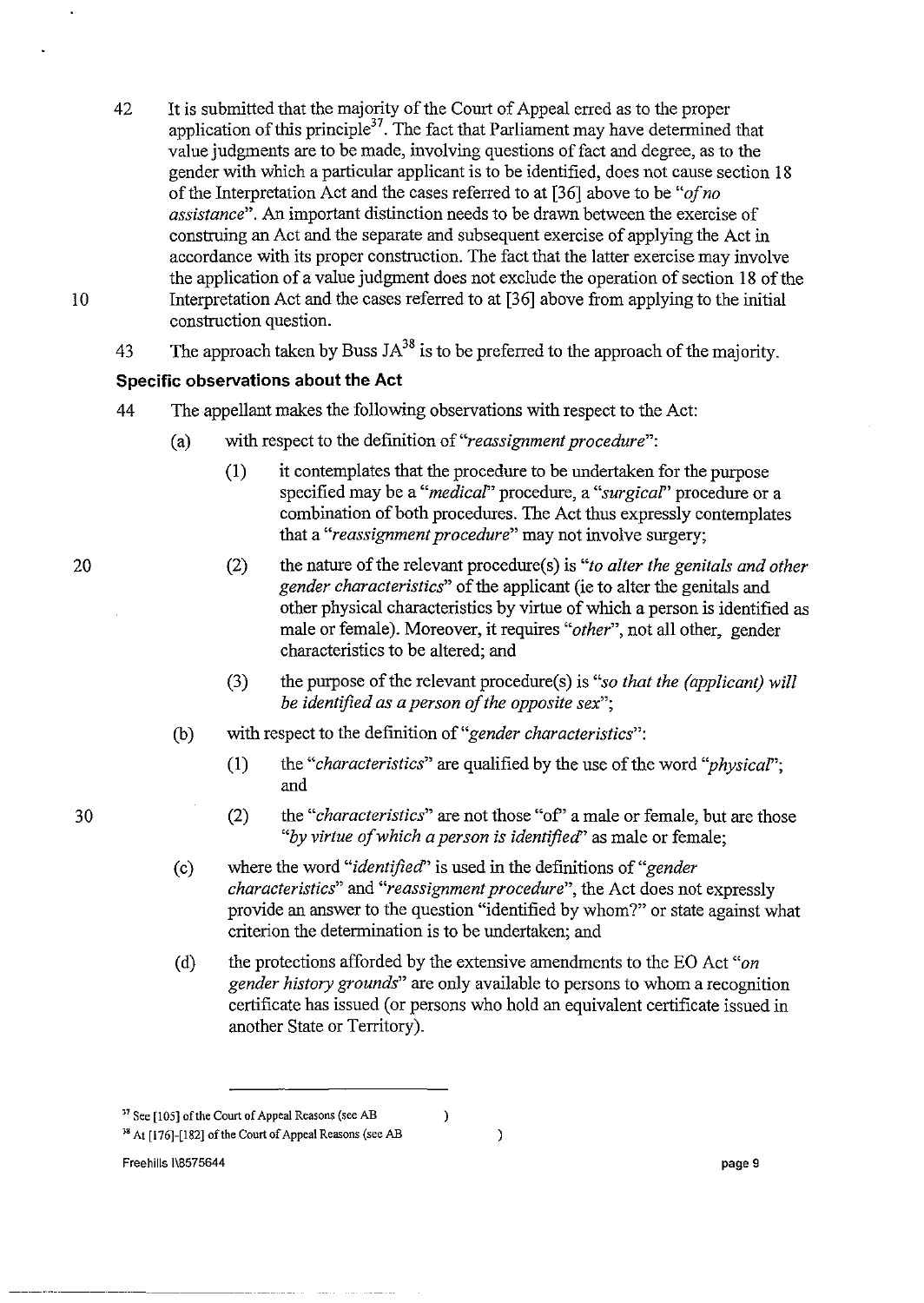**The Act does not require a person to possess all of the gender characteristics of the gender to which they seek to be reassigned or to possess none of the gender characteristics of the gender from which they seek to be reassigned** 

- 45 A strictly literal interpretation of *"has the gender characteristics"* (ie has *"the physical characteristics by virtue of which a person is identified as male or female")* might suggest that the person needs to possess all of the gender characteristics of the gender to which they seek to be reassigned.
- 46 The appellant submits this is not so. Particularly given that:
	- (a) section  $15(1)(b)(ii)$  does not require the Board to be satisfied that the person has "*all*" the gender characteristics of the gender to which the person seeks to be reassigned; and/or
	- (b) the definition of *"gender characteristics"* does not speak of the physical characteristics "of' a male or female, but rather introduces the notion of identification,

the appellant submits that the Act should not be construed as if it had been drafted in either of the manners referred to above.

- 47 Further support for this conclusion is that nowhere in the Act does it state that a person must not possess any of the *"gender characteristics"* of a person of a gender from which the person has been reassigned (although it is accepted that the retention of such characteristics may properly be taken into account in determining whether the person possesses the physical characteristics by virtue of which a person is identified as male or female).
- 48 Neither of the respondents have ever suggested to the contrary and, moreover, the Court of Appeal (and the SAT) so held<sup>39</sup>.

#### **The Act expressly contemplates the grant of a reassignment certificate where the applicant has not had surgery**

- 49 Important context is provided by the fact that the Act expressly contemplates that a person may qualify for a recognition certificate by undertaking a procedure not involving surgery. The  $SAT^{40}$  and Buss  $JA^{41}$  gave proper regard to this in reaching their respective decisions.
- 50 The majority of the Court of Appeal failed to do  $\mathrm{so}^{42}$ . In short, the Chief Justice acknowledged that *"the legislature has not required that a surgical procedure be undertaken in all cases in which a recognition certificate is issued',* but held that this *"can only be taken so far"* because:
	- (a) *"the failure to expressly require surgical procedures in each and every case could be explained by a number of possible legislative objectives. One such objective might have been to allow for developments in medical science which would enable significant physical changes to be achieved through non surgical means, such as by drug treatment. Another possible legislative*

| <sup>39</sup> See [92] (per Martin CJ) (see AB<br>Reasons              | ) and [210]-[213] ( per Buss JA) (see AB | of the Court of Appeal |
|------------------------------------------------------------------------|------------------------------------------|------------------------|
| $^{40}$ See [114]-[117] of the SAT Reasons (see AB                     |                                          |                        |
| <sup>41</sup> See [191]-[195] of the Court of Appeal Reasons (see AB   |                                          |                        |
| <sup>42</sup> See [96] and [97] of the Court of Appeal Reasons (see AB |                                          |                        |
| Freehills I\8575644                                                    |                                          | page 10                |

10

30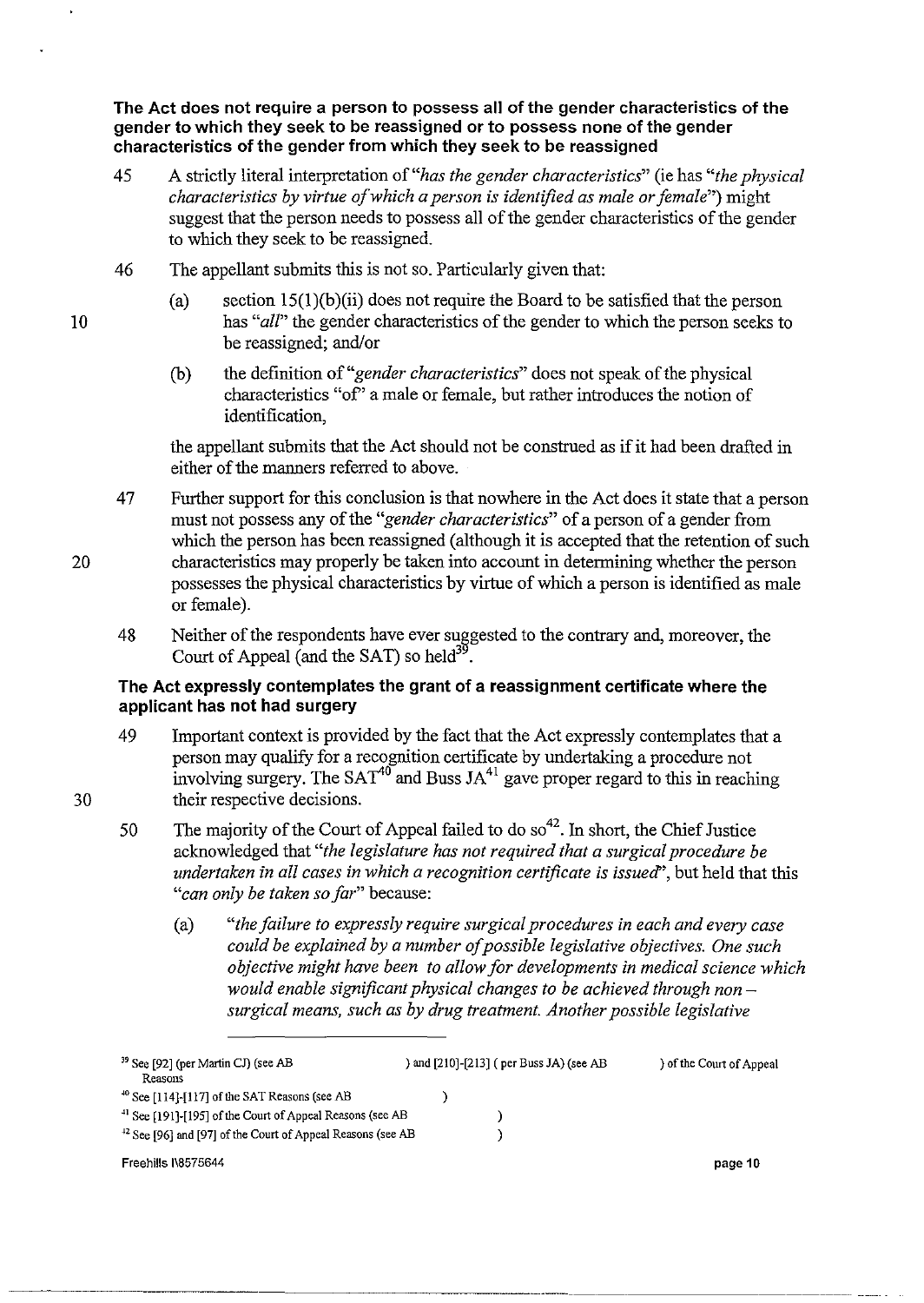*objective* ..... *might have been to recognise the myriad range of cases in which gender reassignment might arise, including cases of children born with malformation of the genitals, or perhaps some of the physical characteristics of both sexes, and for whom medical treatment may establish sufficient physical alteration for them to be identified as a member of the opposite sex*<sup>343</sup>; and

- (b) *" ... the legislature ... has expressly required, by* s *i5, that applicants for a certificate have the physical characteristics by virtue of which they are identified as a member of the gender to which they wish to be assigned. Thus, the legislature has retained a specific requirement for, and focus upon, the physical considerations of gender*<sup>144</sup>.
- 51 It is submitted that:
	- (a) the Chief Justice erred in speculating why Parliament chose not to require surgical procedures be undertaken in each and every case, particularly where there is nothing in the Act, nor the second reading speech, to suggest that one of the objectives postulated by the Chief Justice was in fact the objective of Parliament; and
	- (b) the Chief Justice failed to construe section 15 of the Act by reference to the context to be provided for its proper construction by Parliament recognising that a certificate may be granted notwithstanding that surgical procedures have not been undertaken.
- 52 To construe section 15 in a way that will almost invariably require every applicant for a recognition certificate to undertake surgery is in error when one has regard to the definition of *"reassignment procedure".* It is also placing undue weight on the word *"genitals",* a word that only appears in the definition of *"reassignment procedure"* - it does not appear in section 15 or the definition of *"gender characteristics"* - and where Parliament has indicated that what is required is to "*alter*" the same – not eliminate them entirely or replace them with the genitals of the gender to which the person seeks to be reassigned.
- 30 53 Moreover, to construe section 15 of the Act in a way that will almost invariably require every applicant for a recognition certificate to undertake surgery where the Act does not mandate surgery, is inconsistent with the general principles that where legislation is ambiguous, the courts should favour a construction that ought be construed in a manner that accords with Australia's obligations under a treaty or international convention entered into prior to the enactment of the legislation in question: *Minister for immigration and Ethnic Affairs* v *Teoh* (1995) 183 CLR 273 at  $286 - 7^{45}$ .
	- 54 In this regard reference is made to Article 16 of the *international Covenant on Civil and Political Rights* which Australia ratified in 1980 (with some reservations), which provides that *"[e Jveryone shall have the right to recognition everywhere as a person before the law*". The interpretation and application of Article 16 to issues of gender

 $\lambda$  $\lambda$ 

Freehills 1\8575644 **page 11** 

20

<sup>40</sup> 

**<sup>43</sup> See [96] the Court of Appeal Reasons (see AB** 

**<sup>44</sup> See [97] the Court of Appeal Reasons (see AB** 

**<sup>45</sup> See also** *Re A/ex (Hormonal TreatmentJor Gender Dysphoria)* **(2004) 180 FLR 82** *(Re Alex 2004)* **at [239]; [241];** *Coleman* **v** *Power*  (2004) 220 CLR 1 at [225J; *Re Alex* (2009) 42 Fam LR 645 *(Re Alex 2009)* at [182J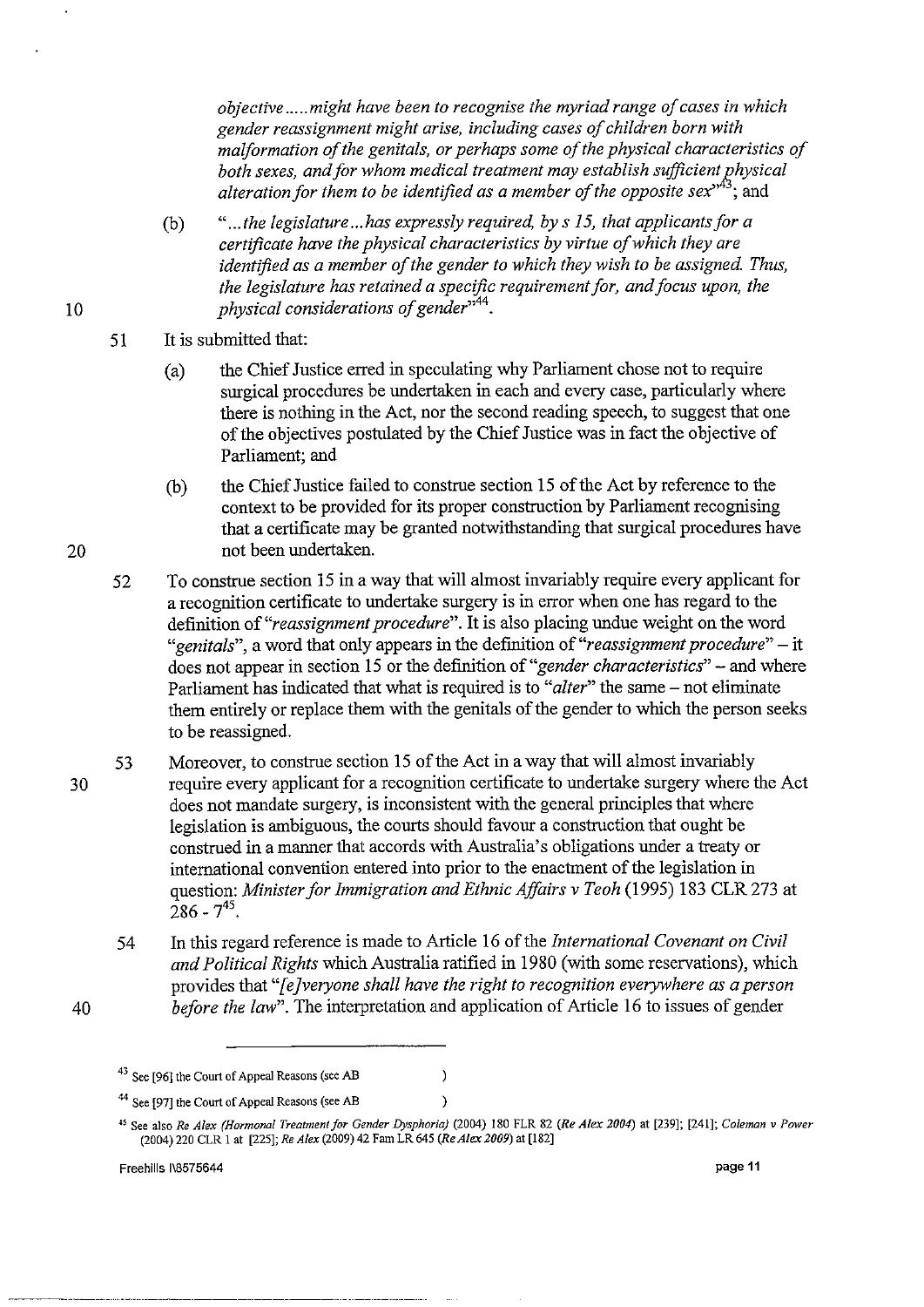identity<sup>46</sup> is informed by Yogyakarta Principle 3 which, though not legally binding, provides that *"[nJo one shall beforced to undergo medical procedures, including sex reassignment surgery, sterilisation or hormonal therapy as a requirement for legal recognition of their gender identity".47* 

- 55 Although it has never been raised by the first respondent, for the sake of completeness the appellant acknowledges that, by section 15(2) of the Act, where an application under section 14 relates to a child<sup>48</sup>, the Board may issue a recognition certificate if:
	- $(a)$   $(1)$ the reassignment procedure was carried out in Western Australia; and/or
		- (2) the child's birth is registered in Western Australia; and/or
		- (3) the child is a resident of Western Australia and has been so resident for not less than 12 months;

#### **and**

10

20

- (b) the Board is satisfied *"that it* is *in the best interests of the child that the certificate be issued."*
- 56 Accordingly, for the purposes of an application by a child under section 14 of the Act, the Board is not required to be satisfied of the matters in section  $15(1)(b)(i)$ -(iii) of the Act, including whether the child *"has the gender characteristics of a person of the gender to which child has been reassigned'* (ie, has *"the physical characteristics by virtue of which a person* is *identified as male or female").*
- 57 The significance of this, it may be argued, is the fact that surgery is not mandated by the Act may be explained by reference to the difference in the criteria to be applied by the Board in respect of applications under section 14 of the Act brought by an adult and child.
- 58 There would be no substance in any such argument. Indeed, to the contrary, this fact provides further context as to why the identification test inherent in the Act ought not be construed so as to require surgery.
- 59 In this regard it is noted that section 14(1) requires even a child to undergo a *"reassignment procedure"* in order to make an application for a recognition certificate. The definition of *"reassignment procedure"* requires the relevant procedure to be undertake *"so that the person will be identified as a person of the opposite sex".* In other words, the fact that the definition of *"reassignment procedure"* includes an identification requirement essentially in the same terms as the definition of *"gender characteristics"* means that the fact that surgery is not mandated cannot be explained away by the fact that a child is not required to establish that they have, inter alia, the *"gender characteristics"* of the opposite sex.

<sup>~6</sup> **It is noted that in December 2008 Australia was a signatory to a statement at the United National General Assembly that international human rights protections include sexual orientation and gender identity. See section 6 of Australian Human Rights Commission's publication "Sex Files: the legal recognition of sex in documents and government records" (2009) (available from the Commission's**  website at www.humanrights.gov.au/genderdiversity/index/html) (Report of AHRC 2009)

**<sup>47</sup> See generally Section 6** of the **Report of AHRC 2009; see also** *Re A/ex 2004* **at [178], II 79], [183] - [186]** 

**<sup>48</sup> Defined by section 3** of the **Act as a person under the age of 18 years**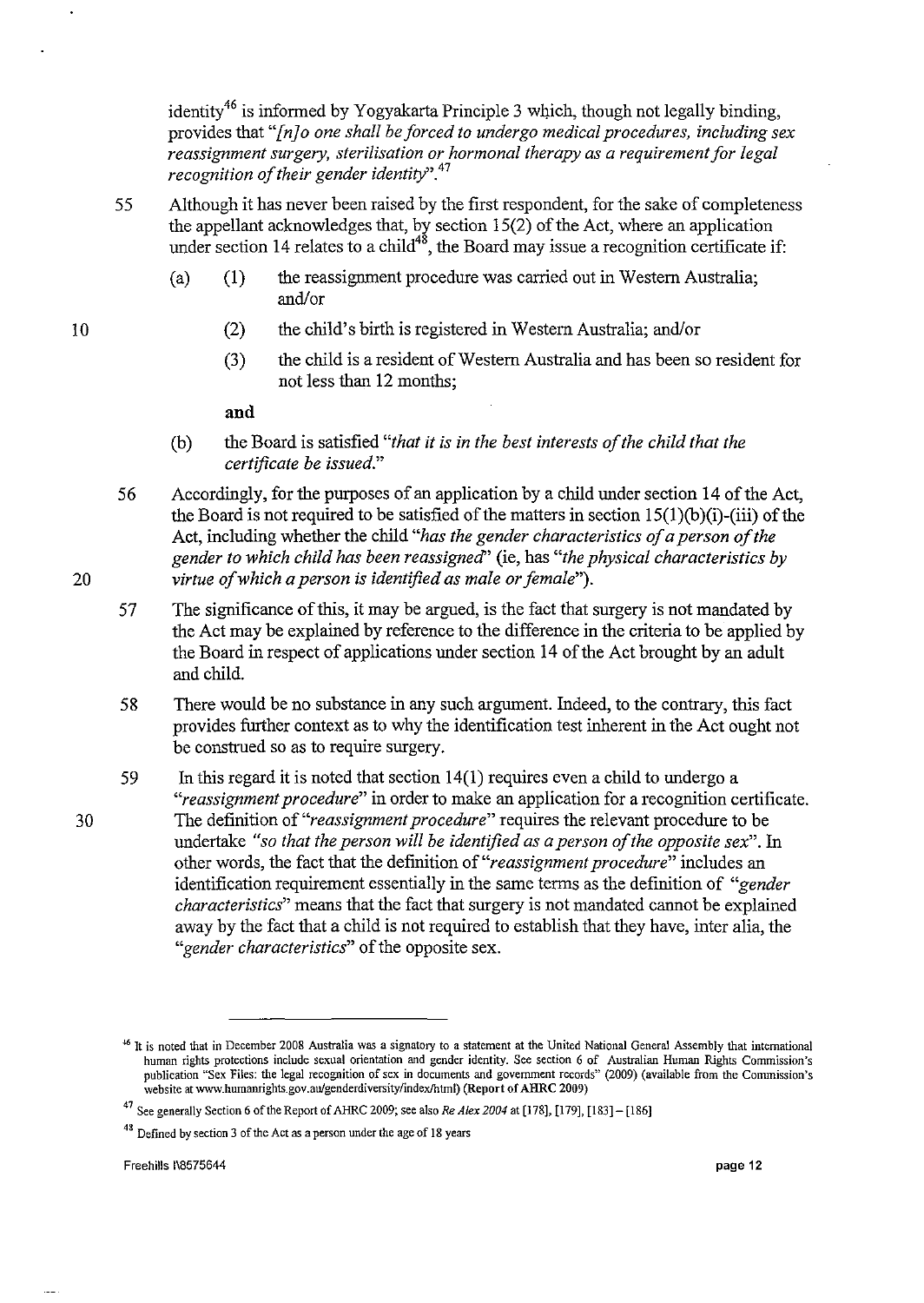60 Indeed, this supports the construction of *"gender characteristics"* contended for by the appellant, as it would be illogical to have what is in essence the same concept given different meanings in the one piece of legislation. If the term *'gender characteristics*" is to be given the meaning determined by the majority of the Court of Appeal, it must follow that the same meaning ought be given to the identification requirement of a *"reassignment procedure".* Whilst it has never been disputed that the definition of *"reassignment procedure"* focuses on the purpose of the procedure(s) (whereas section 15(l)(b) focuses on the result of the procedure(s», procedures undertaken will not qualify as a *"reassignment procedure"* if their purpose is not *"so that the person will be identified as a person of the opposite sex".* The majority view would thus require even a child to undertake procedures so that they would be identified as a person of the opposite sex to that which is shown in their birth certificate *"according to accepted community standards and expectations".* According to the majority, this would require surgery for the purpose of altering, *inter alia,* their external genitals so as to be indentified as the genitals of the sex to which they seek to be reassigned. That a child would have to undergo such surgery could not have been intended. To construe the Act in this way would be manifestly unreasonable.

**Do the "gender characteristics" include internal physical characteristics? If so, what are the internal physical characteristics that the Act requires a female to male**  20 **applicant to possess?** 

- 61 A recognition certificate cannot issue under the Act unless the Board is satisfied that the applicant has, amongst other things, *"adopted the lifestyle and has the gender characteristics of a person of the gender to which the person has been reassigned*<sup>,49</sup>.
- 62 The Act does not expressly state whether, for the purposes of the definition of *"gender characteristics",* the *"physical characteristics"* by virtue of which a person is identified as male or female, comprise external and internal physical characteristics or are confmed to external physical characteristics.
- 63 Importantly in this regard are the words *"by virtue of which a person is identified as",*  as opposed to simply "of" in section  $15(1)(b)(ii)$  of the Act (see [44(b)(2)] above). Section 15(1)(b)(ii) of the Act is not concerned with possession of *all* the physical characteristics of a male, but rather the possession of sufficient physical characteristics which would give that person the physical appearance of a male such that the person would be identified as being male.
- 64 The Chief Justice stated that he took the word *"identified' "to mean established or accepted according to general community standards and expectations* ... ,,50. Consistent with that view, the Chief Justice found that *"physical characteristics":*

... *include all aspects of an individual's physical make-up, whether external or internal, which would be considered as bearing upon their identification as either male or female according to accepted community standards and expectations*<sup>51</sup>.

- 40 65 It is submitted that the Chief Justice erred in:
	- (a) construing the word *"identified'* to mean "established" or "accepted"; and

 $\mathcal{E}$  $\lambda$ 

Freehills I\8575644 **page 13** 

30

<sup>~9</sup> **Section lS(1)(b)(ii)** of the **Act** 

**<sup>;0</sup> See [102]** of the **Court of Appeal Reasons (see AB** 

**<sup>51</sup> See [109]** of the **Court of Appeal Reasons (see AB**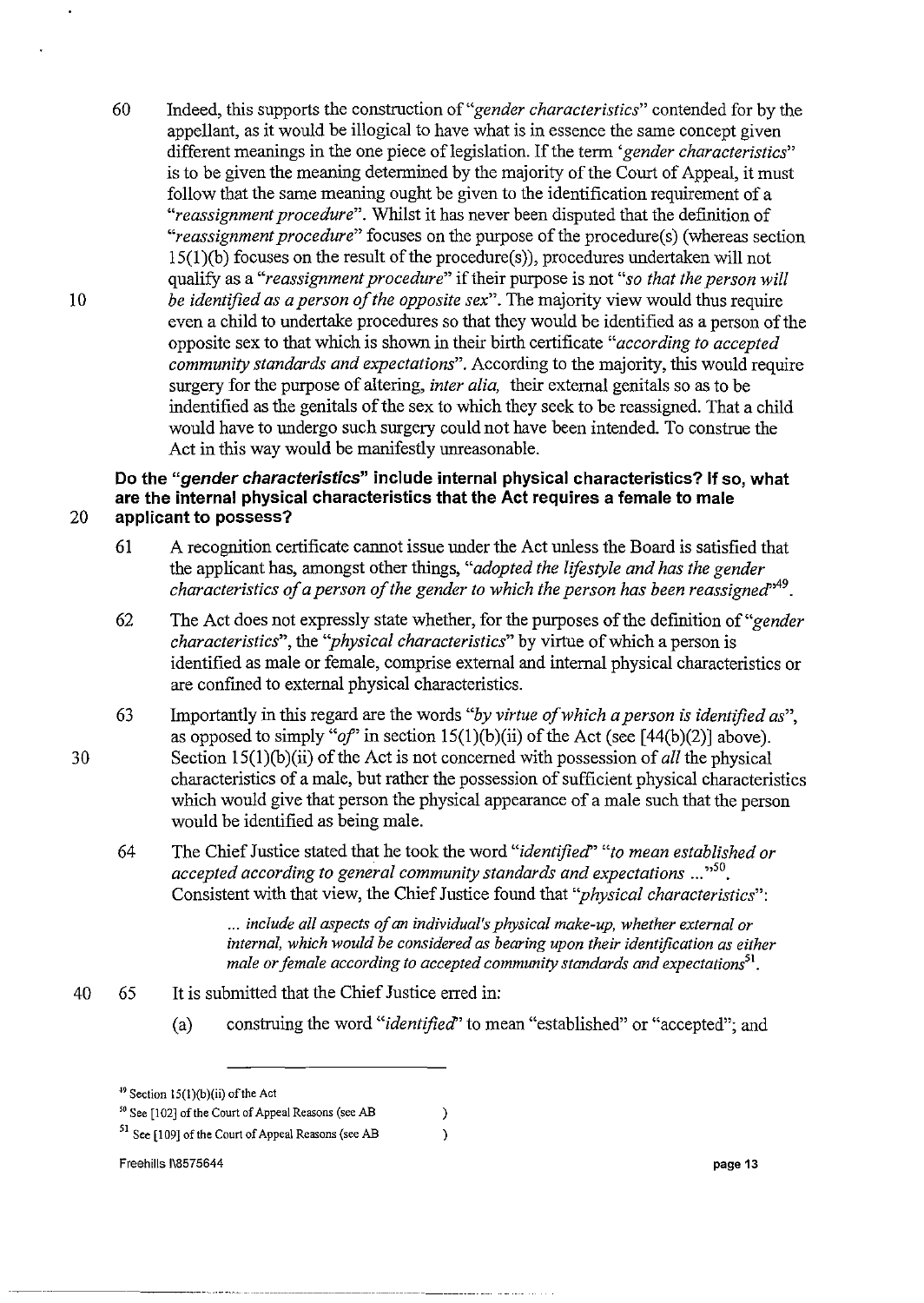- (b) finding that the appellant's *"physical characteristics"* included *"all aspects of an individual's physical make-up, whether external or internal".*
- 66 The applicant respectfully adopts the conclusion and reasoning of Buss  $JA^{52}$  in His Honour's dissenting judgment that *"physical characteristics"* by virtue of which a person is identified as male or female, are confined to external physical characteristics: namely, those characteristics apparent to or that may be perceived by another person, without reference to the person's internal organs or internal bodily functions and without technological equipment.
- 67 As was found by Buss JA<sup>53</sup>, the appellant submits that the words "*identified as*" connote *"recognised as".* This language, in the context of the purpose of the Act (see [38] to [43] above), suggests that the identification or recognition is by reference to a person's external physical characteristics (for example, a person's size, shape, skin, hair, musculature, facial hair and voice).
	- 68 Such a construction is consistent with the language of section 15(1)(b)(ii) of the Act, and the definitions of *"gender characteristics"* and *"reassignment procedure".* As Buss JA stated:

*"If the Parliament had intended that, for the purposes of the definitions of 'gender characteristics' and 'reassignment procedure', the physical characteristics, by virtue of which a person* is *identified as male or female, should include internal physical characteristics* (in *particular, those organs and bodily functions associated with the person's gender at birth), it* is *likely that the definitions would have referred to the physical characteristics by virtue of which a person* 'is' *a male or female or 'will be' a person of the opposite sex*<sup>154</sup>.

- 69 The construction contended for by the appellant is consistent with the statement of legislative purpose contained in the Second Reading Speech (see [41] above). The purpose of the Act would be promoted by a construction of the terms *"gender characteristics"* and *"physical characteristics"* which accepts that the fundamental disconformity inherent in gender dysphoria is between the person's psychiatric condition on the one hand, and the person's external physical characteristics, on the other. It is the person's external (and not his or her internal) physical characteristics which are apparent to other people, and most apparent to the person in question.
- 70 For this reason, the construction adopted by Buss  $JA<sup>55</sup>$  (and contended for the appellant) is to be preferred to that of the majority.

#### **From what perspective is the Board's determination for the purposes of section 15(1 )(b)(ii) of the Act to be made and against what criteria?**

71 Neither section l5(1)(b)(ii) of the Act, nor any other provision of the Act, expressly states the:

> $\overline{\phantom{a}}$  $\lambda$

(a) perspective from which the Board is to make its determination for the purposes of section l5(1)(b)(ii) of the Act; and

 $\lambda$ 

- 40
- (b) criteria against which the determination is to be made.

20

30

**<sup>52</sup> See [196]-[206]** of the **Court of Appeal Reasons (see AB** 

**<sup>53</sup> See [205]** of the **Court of Appeal Reasons (see AB** 

<sup>&</sup>lt;sup>54</sup> See [206] of the Court of Appeal Reasons (see AB

**<sup>55</sup> See [197]** of the **Court of Appeal Reasons (see AB**   $\lambda$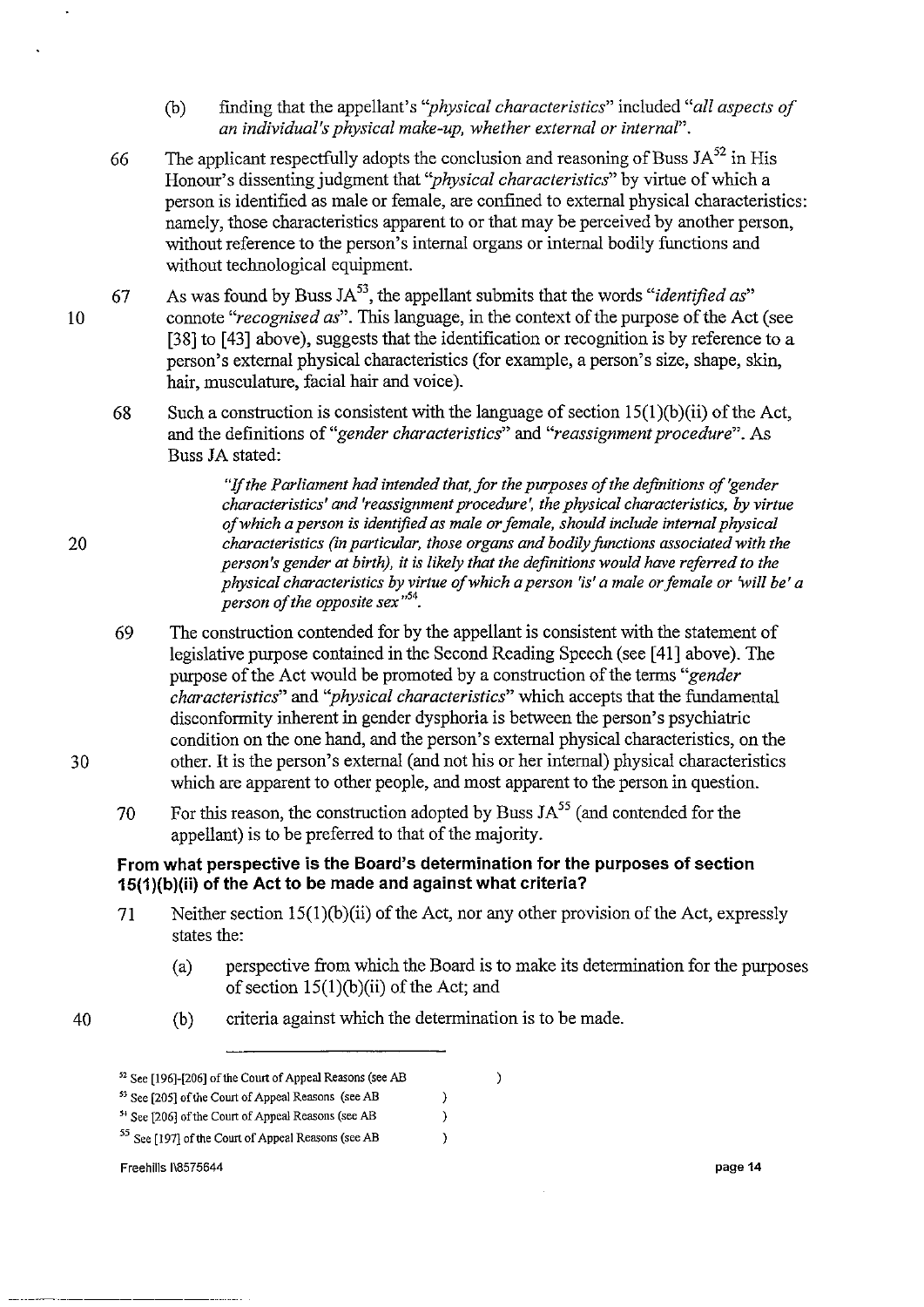- 72 The Chief Justice held that the question of *"identified by whom"* for the purpose of section 15(l)(b)(ii) of the Act meant *"established as"* or *"accepted as"* and *"consistently with that view, I will take 'identified'to mean established or accepted according to general community standards and expectations, rather than by reference*  to the satisfaction of a particular person or group<sup>1556</sup>.
- 73 It is submitted that the majority of the Court of Appeal erred in adopting the above perspective and should have found that the determination is made from the perspective of the hypothetical ordinary member of the community who is informed of the relevant facts and circumstances, including the remedial or beneficial purpose of the Act $57<sub>+</sub>$
- 74 It is the Board, constituted by not less than 3 members, that may issue a recognition certificate where it is satisfied, amongst other things, that the applicant *"has adopted the lifestyle and has the gender characteristics of a person of the gender to which the person has been reassigned*<sup>38</sup>. As set out at [25] above, in addition to the president of the Board, the Board may consist of up to 5 persons, with such persons to include a medical practitioner, a person who has undergone a reassignment procedure and a person with experience in equal opportunity matters<sup>59</sup>. Accordingly:
	- (a) as stated by Buss JA, *"the Board's membership is broadly representative of those members of the community who are likely to have an understanding of the subject matter and issues with which the Act is concerned*<sup>,60</sup>; and
	- (b) the perspective adopted by the Chief Justice namely, *"according to accepted community standards and expectations",* is overly simplistic in its formulation and fails to have regard to the skills and experience of the Board's members.
- 75 As set out at [61]-[69] above, the *"gender characteristics"* referred to in section  $15(1)(b)(ii)$  of the Act are concerned with the external physical characteristics of a person. Consequently, the *"focus is upon the physical characteristics that are apparent to or may be perceived by other people in the community*<sup> $,61$ </sup>.
- 76 Further, for the reasons set out at [45]-[47] above, the Act does not require an applicant for a recognition certificate to have all the gender characteristics (ie, physical characteristics) of the gender to which the person has been reassigned. Nor does the Act require an applicant to possess none of the gender characteristics of their biological gender. However, an applicant is required to have altered their genitals: see definition of reassignment procedure in the Act. The Board's determination of whether an applicant has the gender characteristics of a person of the gender to which the applicant has been reassigned involves *"questions of fact and degree"* based on  $\frac{1}{2}$  common human experience  $62$ .
	- 77 Finally, as stated by Buss JA, for the Board to be satisfied, pursuant to section 15(1)(b)(i) of the Act, that an applicant *"believes that his or her true gender is the gender to which the [applicant] has been reassigned",* requires the Board to consider and make a finding as to the applicant's intention of procreating a child or conceiving

 $\mathcal{E}$ 

 $\lambda$ 

20

10

30

<sup>56</sup> See [102] of the Court of Appeal Reasons (see AB ), with Pullin *lA* agreeing at [124] (see AB 57 See [219] of the Court of Appeal Reasons per Buss *lA* (see AB )

<sup>58</sup> See section 8(2) of the Act

*S9* See section 7 of the Act

<sup>60</sup> See [220] of the Court of Appeal Reasons (see AB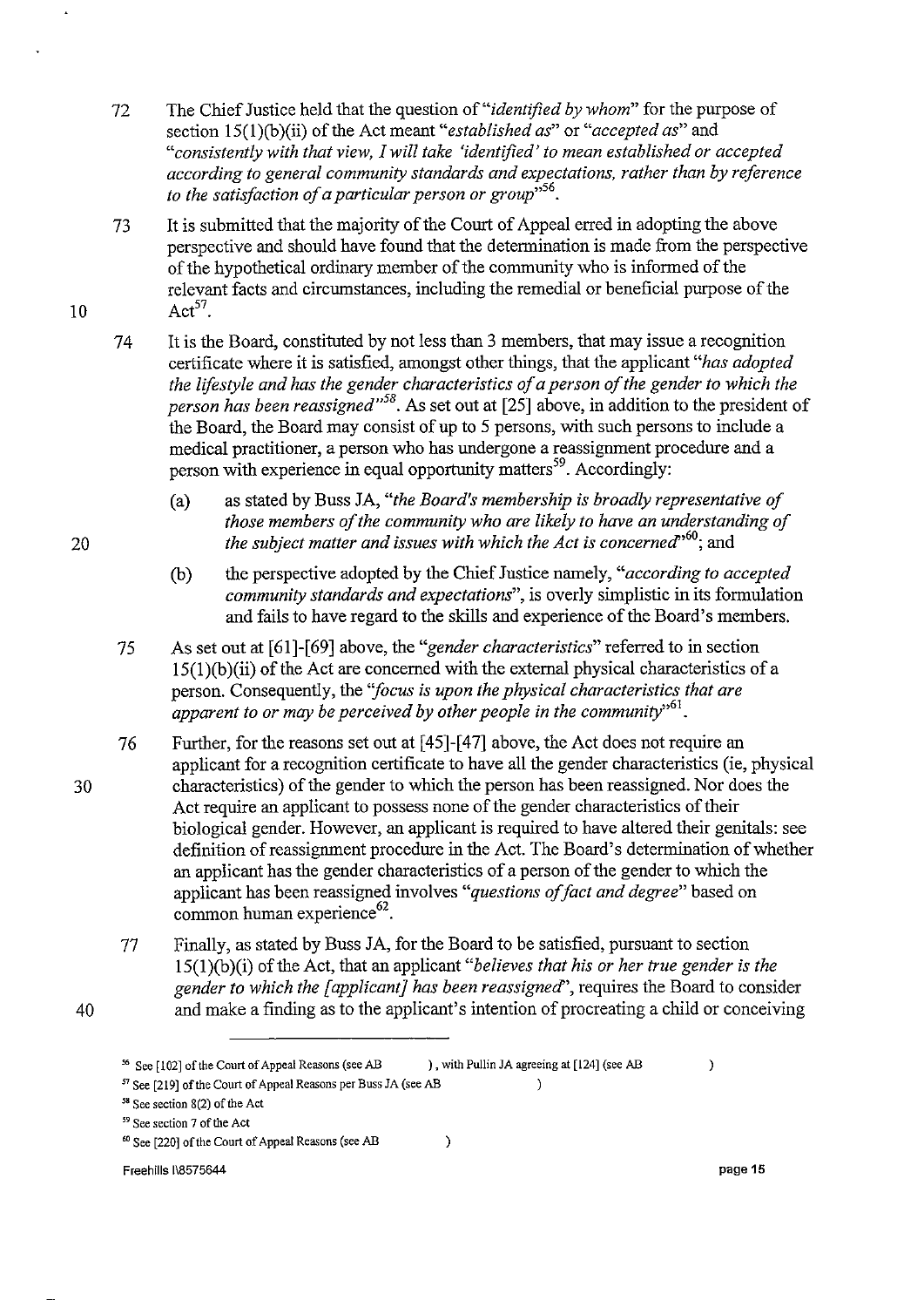or giving birth to a child, as the case may be<sup>63</sup>. Whether or not such an intention exists, "is directly relevant to whether the applicant believes that his or her true gender is the gender to which the applicant has been reassigned<sup>764</sup>.

78 The approach taken by Buss  $JA^{65}$  is to be preferred to the approach of the majority.

## **The** medical limitations **on altering a person's "genitals and other gender characteristics"**

- 79 The evidence and fmdings of the SAT in this regard are set out at [13] and [14] above.
- 80 The difficulties associated with phalloplasty have been recognised in other cases<sup>66</sup>.
- 81 The Chief Justice stated that he accepted that the approach he favoured as:

30

*10 "to the construction and application of the Act might, in the current state of medical science, make it more difficult for female to male gender reassignees to obtain a recognition certificate than male to female reassignees. However,* if *that* is *so, it* is *the consequence of the legislature's use of norms expressed in general terms, which may have different impacts in the extent of the procedures necessarily undertaken by each*  gender to meet the conditions required for the grant of a recognition certificate."

82 The proper conclusion on the evidence is that no female to male reassignee will be able to satisfy the requirements of the Act if it is given the construction preferred by the Chief Justice without having to undertake in a foreign country surgery attended with high risks and low success and when, for those reasons, such surgery is not 20 available in Australia. Accordingly, to state that the construction and application *"might* ... *make it more difficult for female to male gender reassignees to obtain a recognition certificate than male to female assignees"* is to significantly understate the consequences of the majority's approach.

## **To what extent may regard be had to the state of medical science when construing the Act?**

83 It is submitted that it is proper to approach the construction issues on the basis that:

> *"Parliament must be taken to have known of the technical limitations on medical or surgical procedures for the alteration of a person's genitals and other gender characteristics, and to have intended the Act to have been workable, in accordance*  with its purpose, despite any such technical limitations<sup>551</sup>.

- 84 If regard may be so had, the medical limitations on constructing external male genitals (let alone functioning genitals) serve to reinforce the appellant's submissions as to the proper construction of the Act as the Act ought not be construed in a way that would mean that it is not workable, in accordance with its purpose, as regards female to male reassignees.
- 85 In any event, given the medical limitations on constructing external male genitals (let alone functioning genitals), to now construe the Act in the manner preferred by the

 $\lambda$ 

 $\lambda$  $\lambda$   $\lambda$ 

**67 See Buss lA at [192] (see AB )** 

**<sup>61</sup> See [221]** of the **Court of Appeal Reasons per Buss** *lA* **(see AB** 

<sup>62</sup>**See [211] and [223]** of the **Court of Appeal Reasons per Buss** *lA* **(see AB** 

**<sup>63</sup> See [224]** of the **Court of Appeal Reasons (see AB )** 

**<sup>6-1</sup> See [224]** of the **Court of Appeal Reasons per Buss** *lA* **(see AB** 

**<sup>65</sup> See [219] \_ [224]** of the **Court of Appeal Reasons (see AB** 

**<sup>66</sup> See, for example,** *Re Alex 2004* **at [239]** and *Attorney-General v "Kevin and Jennifer"* **[2003] FamCA 94 at [385]-[386].**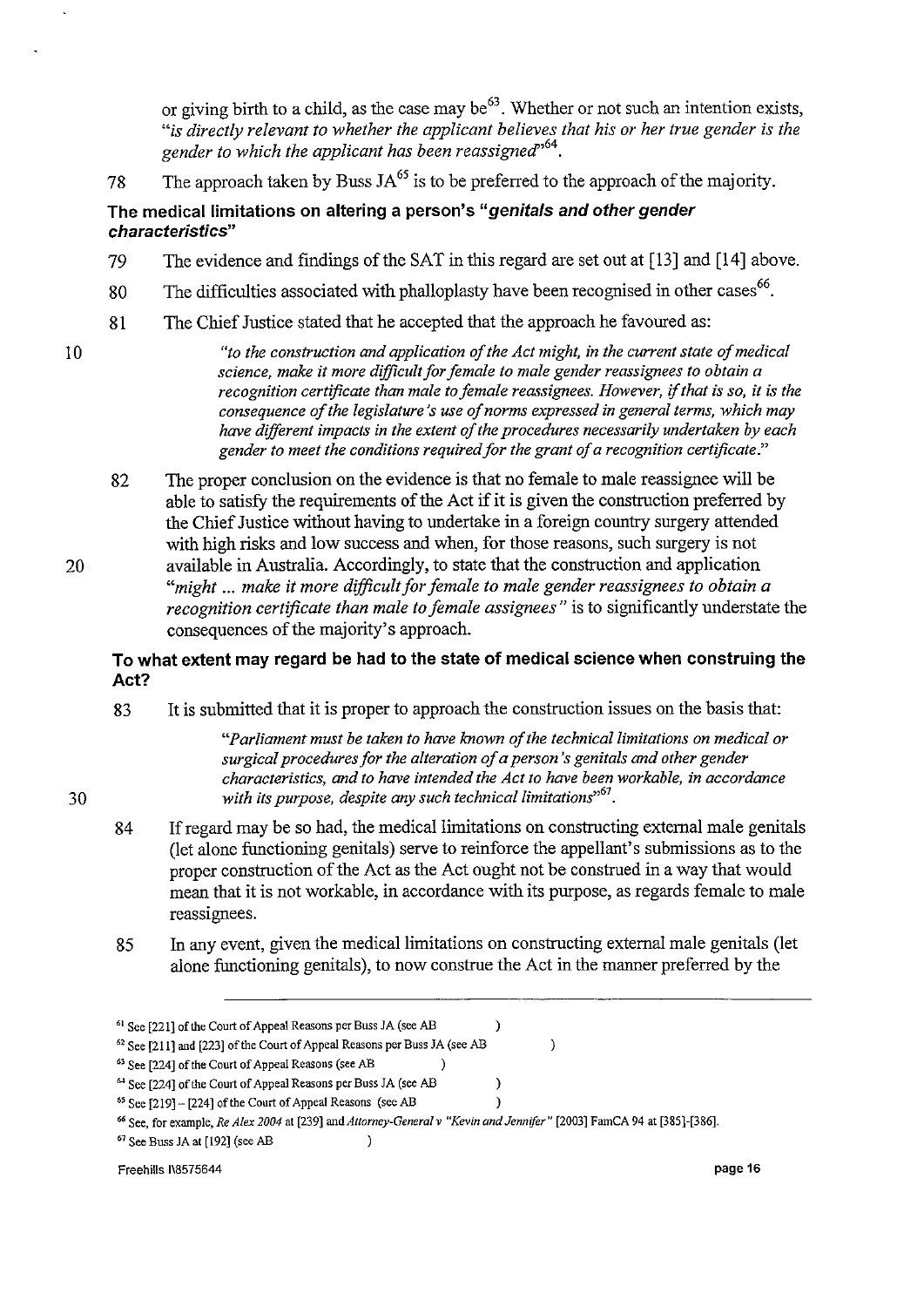majority would be to construe it in a manner that constitutes a form of indirect discrimination inconsistent with Articles 2(1) and 17 of the *International Covenant on Civil and Political Rights;* and Article 16 of the *International Covenant on Civil and Political Rights* (informed by the interpretation suggested in Yogyakarta Principle 3) and, in the case of children, Article 2 of the *Convention on the Rights of the Child'8.*  For the reasons stated in [53] above, such a result ought be avoided.

#### **To what extent may regard be had to the common law as it stood at the time when construing the Act?**

- 10 86 It is accepted that it is proper to approach the construction issues on the basis that the Act was introduced against the background of a body of common law as to the recognition of the position of transgendered persons (particularly since this is something that was expressly referred to in the Attorney General's Second Reading Speech) $69$ .
	- 87 If regard may be so had, it becomes clear that Parliament was intending to modify the law with respect to transgendered persons, not codify it. This is because:
		- (a) the common law had fixed the distinction between "pre-operative" and "post-operative" transsexuals. The Act, however, contemplates that a person may be successful in their application for a recognition certificate notwithstanding they undertake no operation at all;
- 20 (b) there is absolutely no reason to not hold that, by the Act, Parliament has done that which the courts have commented *"to the effect that the common law distinction between post-operative and pre-operative transsexual persons* is *a matter for Parliament to determine*<sup>770</sup>.

#### **The appelJanfs construction is consistent with Parliament's decision to base the Act on the South Australian legislation in preference to legislation of other Australian States and Territories**

- 88 It is apparent that the Act was modelled on the *Sexual Reassignment Act* 1988 (SA)71. This was the first such legislation providing a formal mechanism for the reassignment of one's gender. The approach subsequently adopted by all other Australian 30 jurisdictions (with the exception of Western Australia) provided for recognition of gender or sexual reassignment as a result of a surgical procedure being undertaken<sup>72</sup>.
	- 89 As noted by the  $SAT^{73}$ , it is evident from the Bill's second reading speech in April 1997 that Parliament was familiar with the legislation then applicable in other States, namely South Australia, New South Wales, Victoria and Queensland. It is thus reasonable to infer that Parliament was aware of the requirement in those other jurisdictions for surgery, but preferred the South Australian approach.

 $\mathcal{C}$ 

**73 See [117]** of the **SAT Decision (see AB** 

Freehills I\8575644 page 17

**<sup>68</sup> See also** *Re Alex 2004* **at [239]** 

<sup>&</sup>lt;sup>69</sup> See, for example, Wilson v State Rail Authority of New South Wales [2010] NSWCA 198 at [15] per Allsop P (with whom Giles JA, **Hodgson** *lA,* **Tobias** *lA* **and Macfarlan lA agreed)** 

<sup>&</sup>lt;sup>70</sup> See *Attorney-General (Cth) v Kevin* [2003] FamCA 94 at [382] (per the Full Court of the Family Court)

**<sup>71</sup>See [35] and [46]** of the **Court of Appeal Reasons (see AB )** 

**<sup>72</sup> See [116]** of the **SAT Decision (see AB ); see also, for example, Part SA of** *the Births Deaths and Marriages Registration Act* **1995 (NSW) which defines a** *"sex affirmation procedure"* **by reference to "a** *surgical procedure"*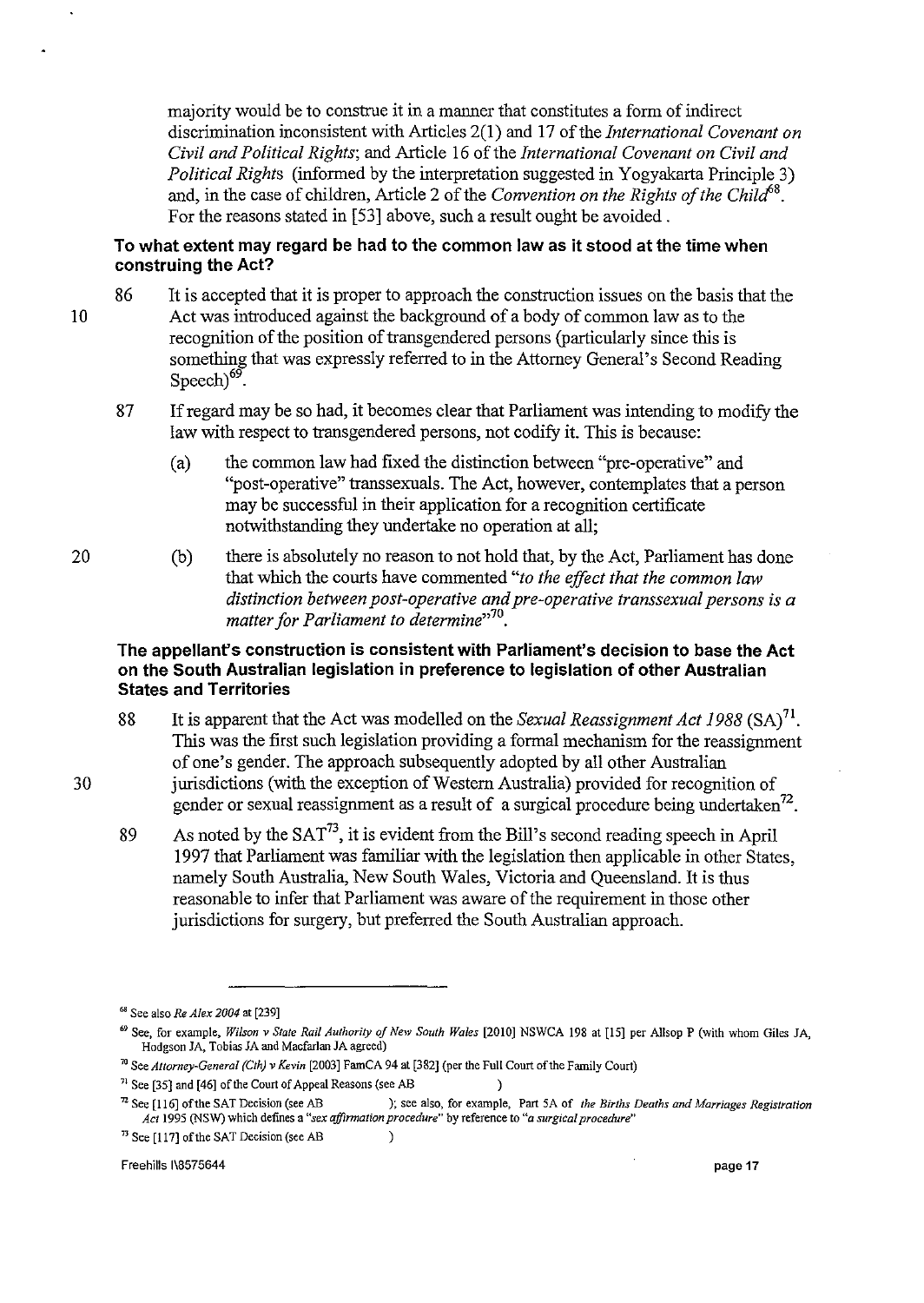The appellant's construction is consistent with recent judicial pronouncements in the area of recognising and dealing with gender dysphoria and recommendations of the Australian Human Rights Commission

- 90 The imposition of a requirement to undertake a hysterectomy (let alone a phalloplasty) would be inconsistent with:
	- (a) recent judicial pronouncements in the area of recognising and dealing with gender dysphoria<sup>74</sup>; and
	- (b) recommendations of the Australian Human Rights Commission that the defmition of sex affirmation treatment should be broadened so that surgery is not the only criteria for a change in legal sex<sup>75</sup>.
- The appellant's construction (so as to not require an applicant to possess the genitals of the gender to which they seek to be reassigned) is consistent with past decisions of the Board
- 91 As has already been noted, the Board placed *"no weight on the fact that (the appellant's) genitals remain unchanged'* and did not *"see* it *as determinative that (the appellant) has not had surgical procedures to construct a penis*<sup>76</sup>. The sole reason why the Board was not satisfied that the criteria had been met was because the appellant had not had a hysterectomy.
- 92 Indeed, on 16 June 2008 (ie, the same day that the Board refused the appellant's 20 application), the Board granted to three female-to-male applicants (in three separate applications before it) a recognition certificate in circumstances where those applicants had not undergone surgery to construct a penis<sup>77</sup>.

## Application to the facts of this matter

10

93 The majority of the Court of Appeal approached the matter on the basis that because the appellant possesses:

> *"none of the genital and reproductive physical characteristics of a male and retain(s) nearly all of the normal external genital characteristics and internal reproductive organs of a female (he) would not be identified by community standards as male despite the existence of some secondary male physical characteristics"?'.*

30 94 The fact of the matter is as found by the SAT (which finding has never been challenged by either of the respondents):

> *"The applicants have not merely altered their external appearance by superficial means. The medical and surgical procedures they have undergone have altered the genitals and other gender characteristics* in *profound ways. They have undergone clitoral growth and have the voices, body shapes, musculature, hair distribution,*

 $\lambda$ 

78 Pullin *lA* at [1251 (see AB ) and see Martin *Cl* at [115] (see AB

 $\lambda$ 

<sup>&</sup>lt;sup>74</sup> See, for example *Re Kevin (Validity of marriage of transsexual)* (2001) 165 FLR 404; *The Attorney General for the Commonwealth v "Kevin and jennifer" and Human Rights and Equal Opportunity Commission* (2003) 172 FLR 300; *Re Alex 2004* and *Michael* v *Registrar* - *General of Birth, Deaths and Marriages* [2008] 27 FRMZ 58

<sup>75</sup> See Report of AHRC 2009

<sup>&</sup>lt;sup>76</sup> See pages 4 and 5 of the Board's decision (see AB

*n* See Exhibit 9 tendered in the proceedings before the SAT, being the Second Respondent's reasons in GRB 412004, GRB 112006 and GRB 1/2008 (see AB )